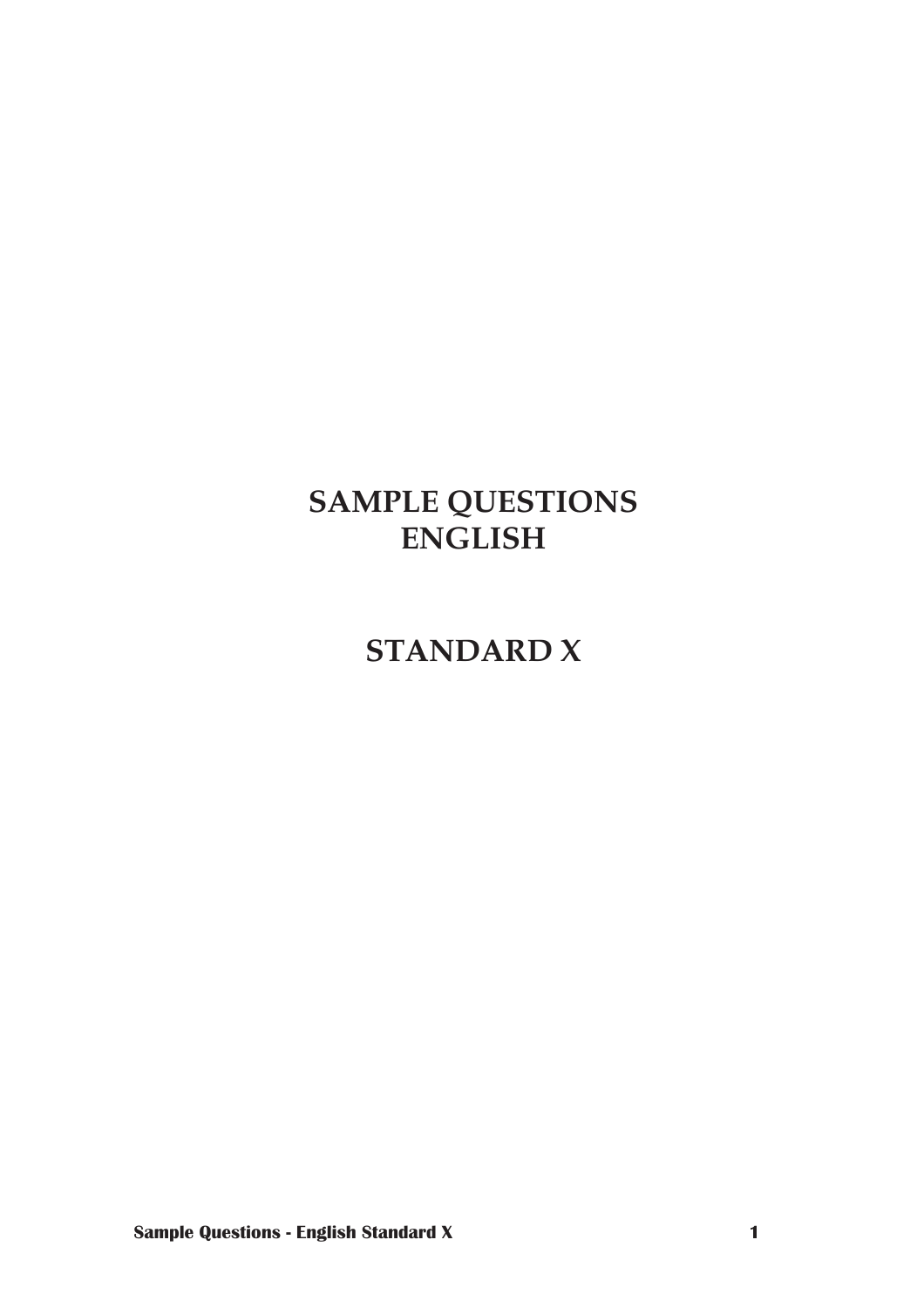## **CONTENTS**

| 1. Analysing Textual Passages     | 3  |
|-----------------------------------|----|
| <b>2. Analysing Textual Poems</b> | 7  |
| 3. Analysing Unfamiliar Passages  | 11 |
| <b>4. Constructing Discourses</b> | 13 |
| 5. Intrepreting Data              | 19 |
| <b>6. Using Language Elements</b> | 22 |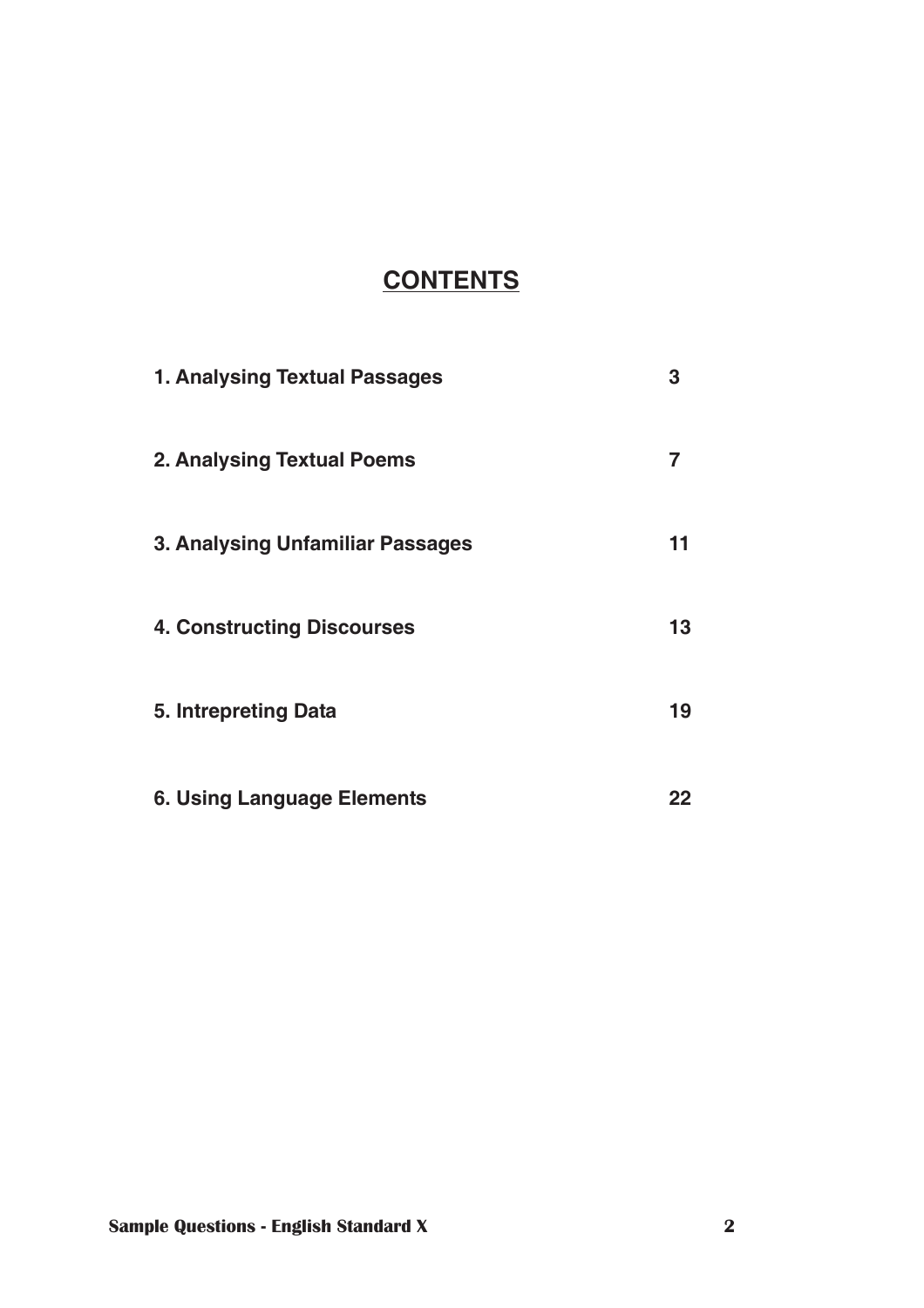## **1. Analysing Textual Passages**

**Unit 1**

#### **GENERATIONS**

| Question I |                                                         |
|------------|---------------------------------------------------------|
|            | <b>Competencies:</b> Reads and analyses literary pieces |
|            | Uses language elements contextually                     |

### **Read the following passage and answer the questions that follow:**

At 9.30, when he ought to have been shouting in the school prayer hall, Swami was lying on the bench in Mother's room. Father asked him, 'Have you no school today?'

'Headache,' Swami replied.

'Nonsense! Dress up and go.'

'Headache.'

'Loaf about less on Sundays and you will be without a headache on Monday.' Swami knew how stubborn his father could be and changed his tactics. 'I can't go so late to the class.'

'I agree, but you'll have to; it is your own fault. You should have asked me before deciding to stay away.'

'What will the teacher think if I go so late?'

'Tell him you had a headache and so are late.'

'He will beat me if I say so.'

'Will he? Let us see.'

1. What would Swami usually do during prayer time at school?

2. What, according to Father, is the cause of Swami's headache?

3. Complete the sentence given below suitably.

If Swami had said 'headache' once again, his father \_\_\_\_\_\_\_\_\_\_\_\_\_\_\_\_\_\_\_\_\_\_\_\_\_\_\_\_

4. Do you think Swami is honest in his words? Justify your answer citing instances from the passage.

**Score:** Ouestions 1 to 3 - 1 score each

Question 4 - 2 scores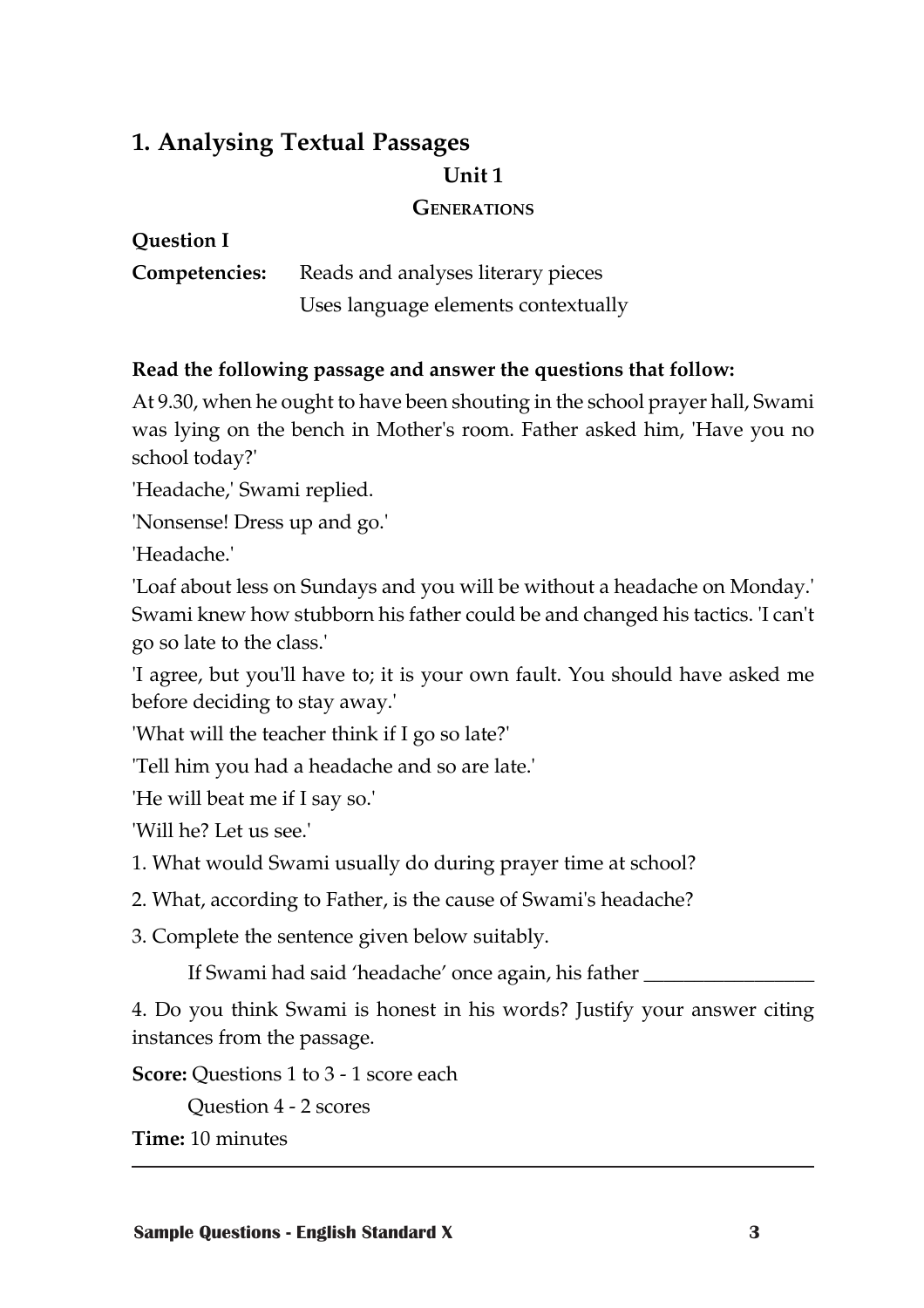#### **Question II**

**Competencies:** Reads and analyses literary pieces Uses language elements contextually

#### **Read the extract and answer the questions that follow:**

As he approached the yellow building he realised that he was perjuring himself and was ruining his teacher. Probably the headmaster would dismiss Samuel and then the police would chain him and put him in jail. For all this disgrace, humiliation and suffering, who would be responsible? Swami shuddered. The more he thought of Samuel, the more he grieved for him…

1. 'Swami realised that he was perjuring himself and was ruining his teacher.' What does this statement suggest about the nature of Swami?

2. Pick out an expression which means 'to shake because you are frightened' from the extract.

3. What, Swami fears, will be the consequences of delivering the letter to the headmaster?

4. Look at the expression:

The more he thought of Samuel, the more he grieved for him.

#### **Complete the following suitably.**

| a. The more he thought of his father,         |  |
|-----------------------------------------------|--|
| b. The weaker Swami became,                   |  |
| <b>Score:</b> Questions 1 to 3 - 1 score each |  |
| Question 4 - 2 scores                         |  |
| <b>Time:</b> 10 minutes                       |  |

#### **Question III**

**Competencies:** Reads and analyses literary pieces

#### **Read the passage and answer the questions that follow:**

Ravi sat back on the harsh edge of the tub, deciding to hold out a bit longer. What fun if they were all found and caught - he alone left unconquered! He had never known that sensation. Nothing more wonderful had ever happened to him than being taken out by an uncle and bought a whole slab of chocolate all to himself. There he sat smiling, knocking his heels against the bathtub, now and then getting up and going to the door to put his ear to the broad crack

#### **Sample Questions - English Standard X 4**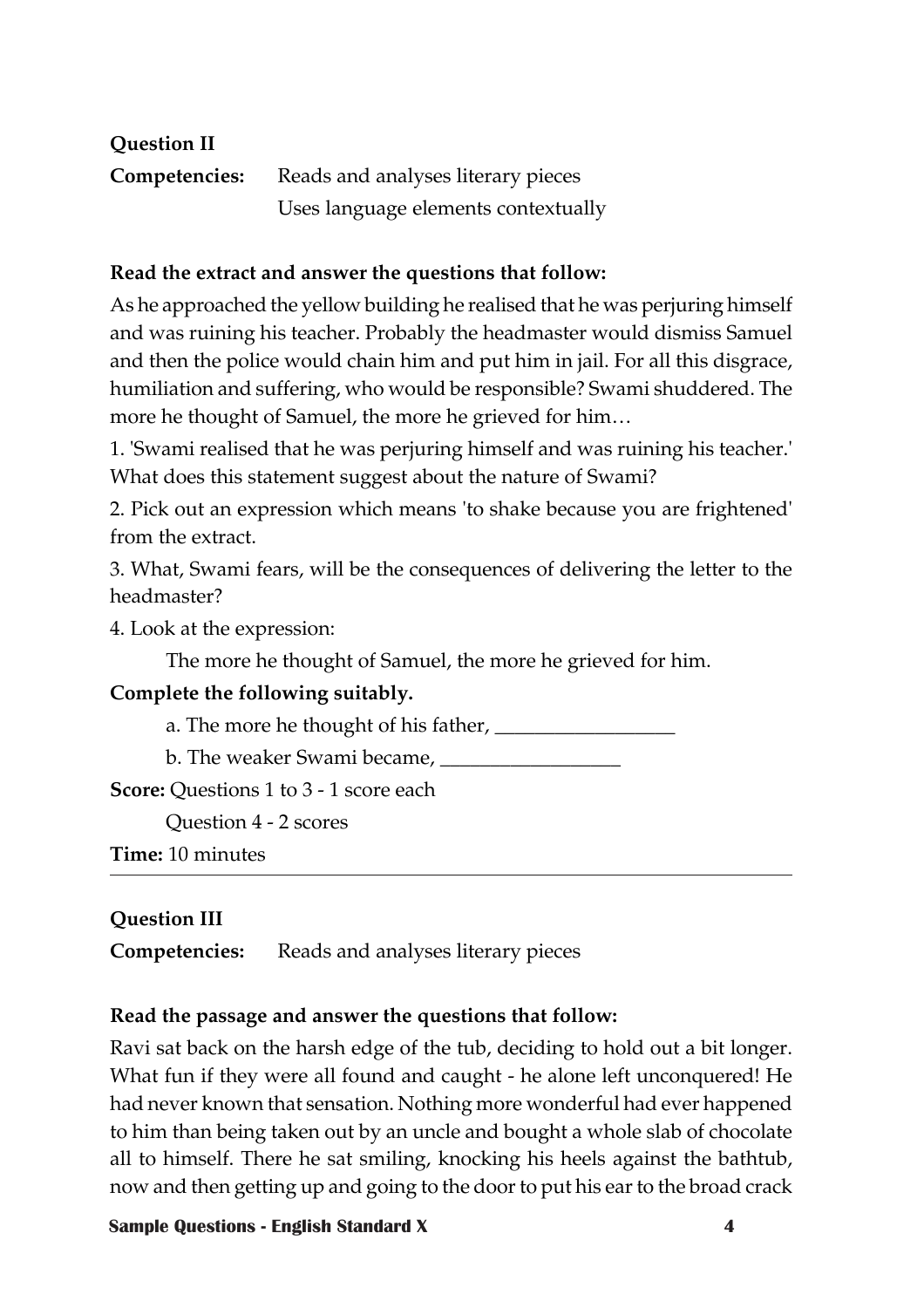and listening for sounds of the game, the pursuer and the pursued and then returning to his seat with the dogged determination of the true winner, a breaker of records, a champion.

- 1. What, according to Ravi, is the greatest fun of hiding in the desolate shed?
- 2. What present does Ravi dream of being gifted with when he becomes the champion?
- 3. Who are the pursuer and the pursued referred to in the passage?
- 4. Which expression in the passage is suggestive of Ravi's strong decision to win the game?
- 5. How does Ravi express his happiness though impatiently waiting in the shed?

**Score:** Questions 1 to 5 - 1 score each

**Time:** 10 minutes

### **Question IV**

**Competencies:** Reads and analyses literary pieces Uses language elements contextually

## **Read the extract and answer the questions that follow:**

'My eyes? What are you going to do with my eyes? Look, I've got a little money on me. Not much, but it's something. I'll give you everything I've got if you'll let me go. Don't kill me.' 'You shouldn't be scared, senor. I'm not going to kill you. I just want your eyes.' 'But what do you want them for?' 'It's my sweetheart's idea. She'd like to have a bouquet of blue eyes. There aren't many people around here that have them.' 'Mine won't do you any good. They aren't blue, they're light brown.'

- 1. Why did the stranger try to pluck the narrator's eyes?
- 2. What offer did the narrator make to save himself from the man?
- 3. Complete the following sentence suitably

If the man let the narrator go, he  $\_$ 

4. Do you think that the stranger's sweetheart really asked for a bouquet of blue eyes? Why?

**Score:** Questions 1 to 3 - 1 score each

Question 4 - 2 scores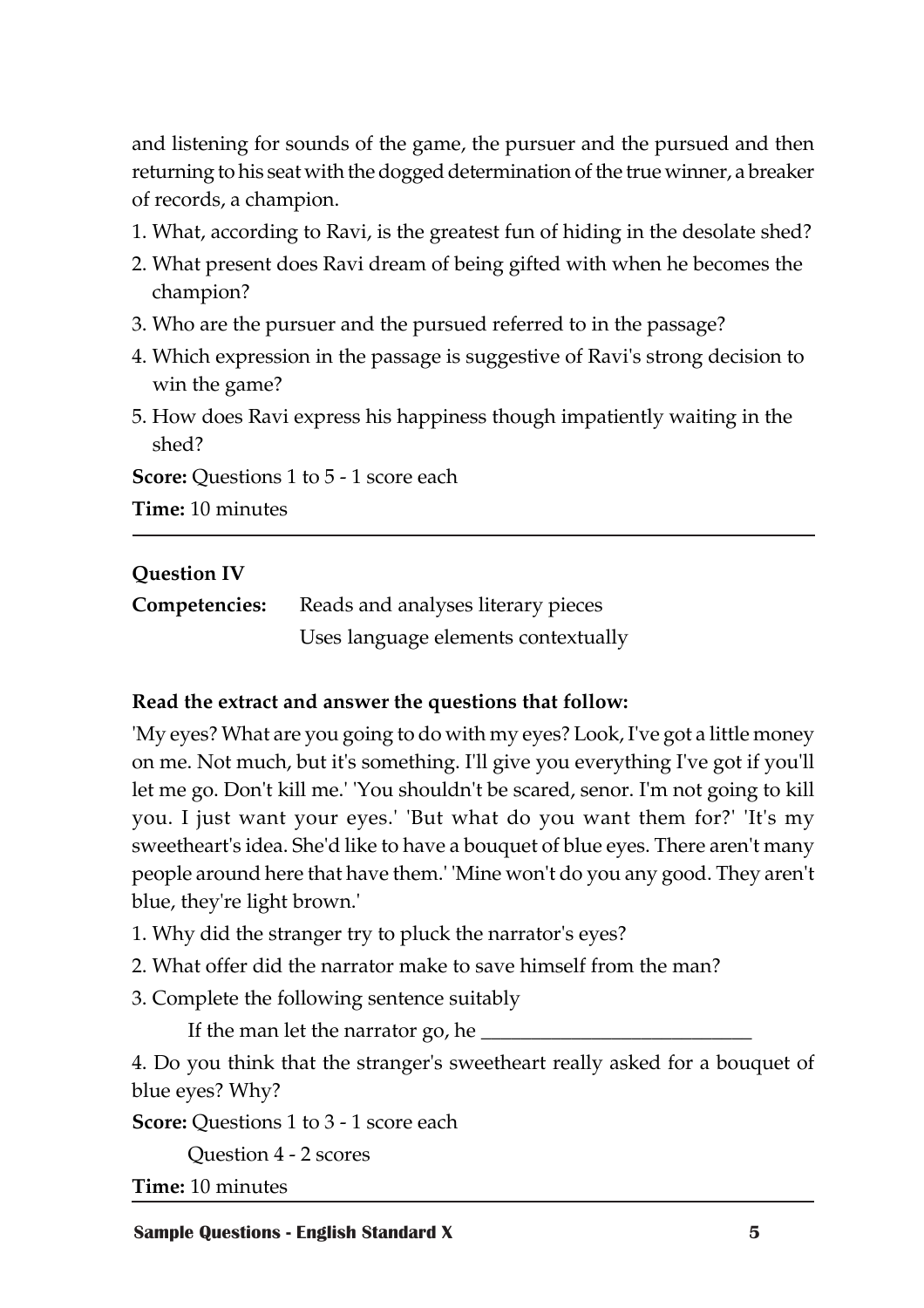## **Unit 2**

## **THE WORLD OF MYSTERY**

### **Question I**

**Competencies:** Reads and analyses literary pieces Uses language elements contextually

## **Read the passage and answer the questions that follow:**

I shrugged my shoulders, mumbled, 'I'll be right back,' and went out into the darkness. At first I couldn't see anything at all. I groped my way along the stone-paved street. I lit a cigarette. Suddenly the moon came out from behind a black cloud, lighting up a weather-beaten white wall. I stopped in my tracks, blinded by that whiteness. A faint breeze stirred the air and I could smell the fragrance of the tamarind trees. The night was murmurous with the sounds of leaves and insects. The crickets had bivouacked among the tall weeds. I raised my eyes: up there the stars were also camping out. I thought that the whole universe was a grand system of signals, a conversation among enormous beings. My own actions, the creak of a cricket, the blinking of a star, were merely pauses and syllables, odd fragments of that dialogue. I was only one syllable, of only one word.

- 1. Who are engaged in the dialogue referred to in the passage?
- 2. 'I was only one syllable, of only one word.' What does it signify?
- 3. What quality of the night is felt quite striking for the narrator?
- 4. Classify the following group of words into two heads as shown below.

the moon, came out from behind, a faint breeze, my own actions, raised my eyes, shrugged my shoulder

| the moon | came out from behind |
|----------|----------------------|
|          |                      |
|          |                      |

**Score:** Questions 1 to 3 - 1 score each

Question 4 - 2 scores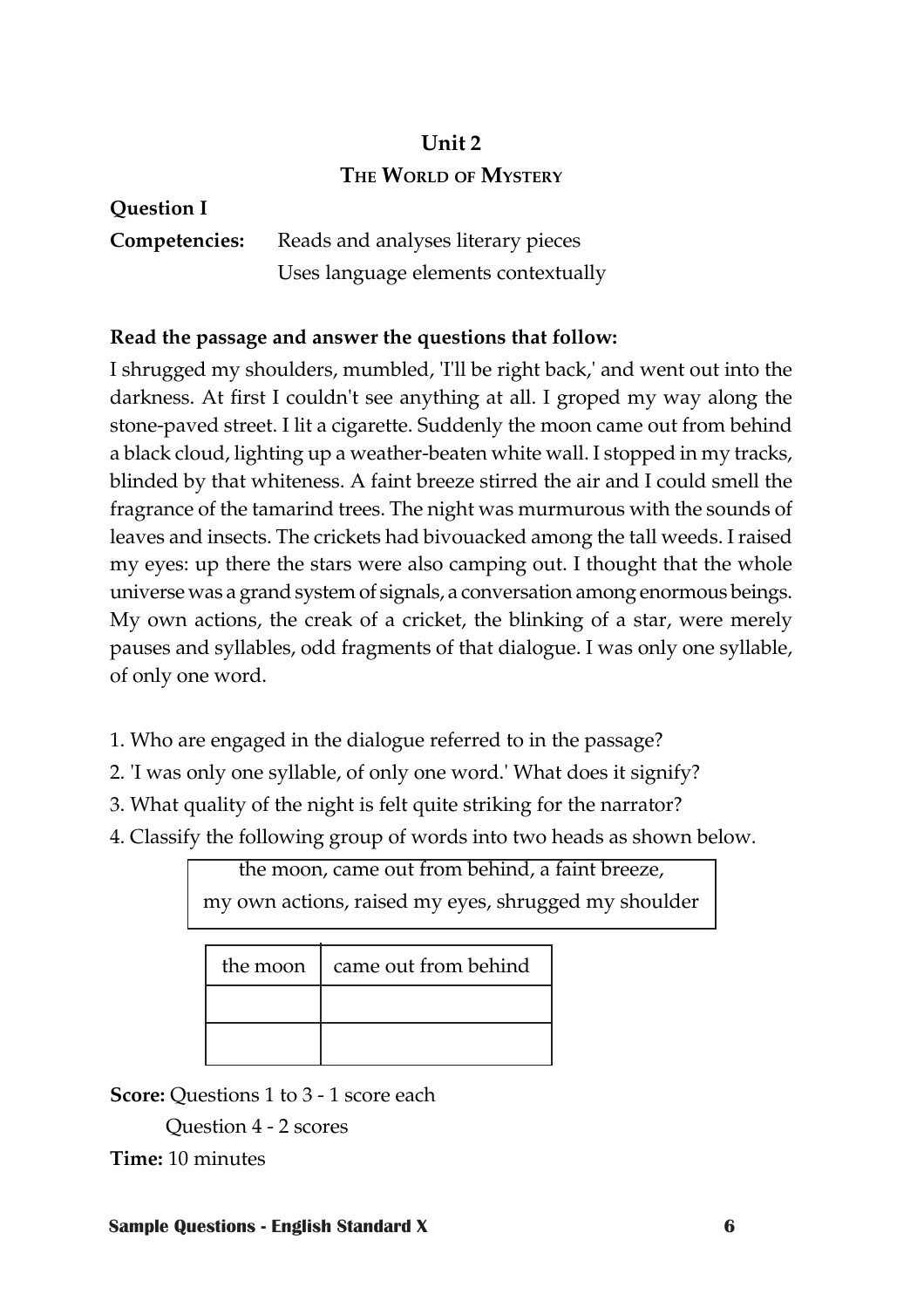## **2. Analysing Textual Poems**

#### **Unit 1**

#### **GENERATIONS**

#### **Question I**

| <b>Competencies:</b> Reads, analyses and appreciates the given poem |
|---------------------------------------------------------------------|
| Reads and identifies poetic craft                                   |

## **Read the lines from the poem 'Night of the Scorpion' and answer the questions that follow:**

May your suffering decrease the misfortunes of your next birth, they said. May the sum of all evil balanced in this unreal world against the sum of good become diminished by your pain. May the poison purify your flesh of desire, and your spirit of ambition, they said, and they sat around on the floor with my mother in the centre, the peace of understanding on each face. More candles, more lanterns, more neighbours, more insects, and the endless rain. My mother twisted through and through, groaning on a mat. 1. Who are the 'they' referred to in the lines? 2. What effect does the poison have on mother according to the folk assembled

there?

3. What does 'the peace of understanding on each face' suggest?

4. Cite an instance of alliteration from the lines.

5. Pick out the line that hints 'despite the prayers of the peasants the pain of the mother persisted'.

**Score:** Questions 1 to 4 - 1 score each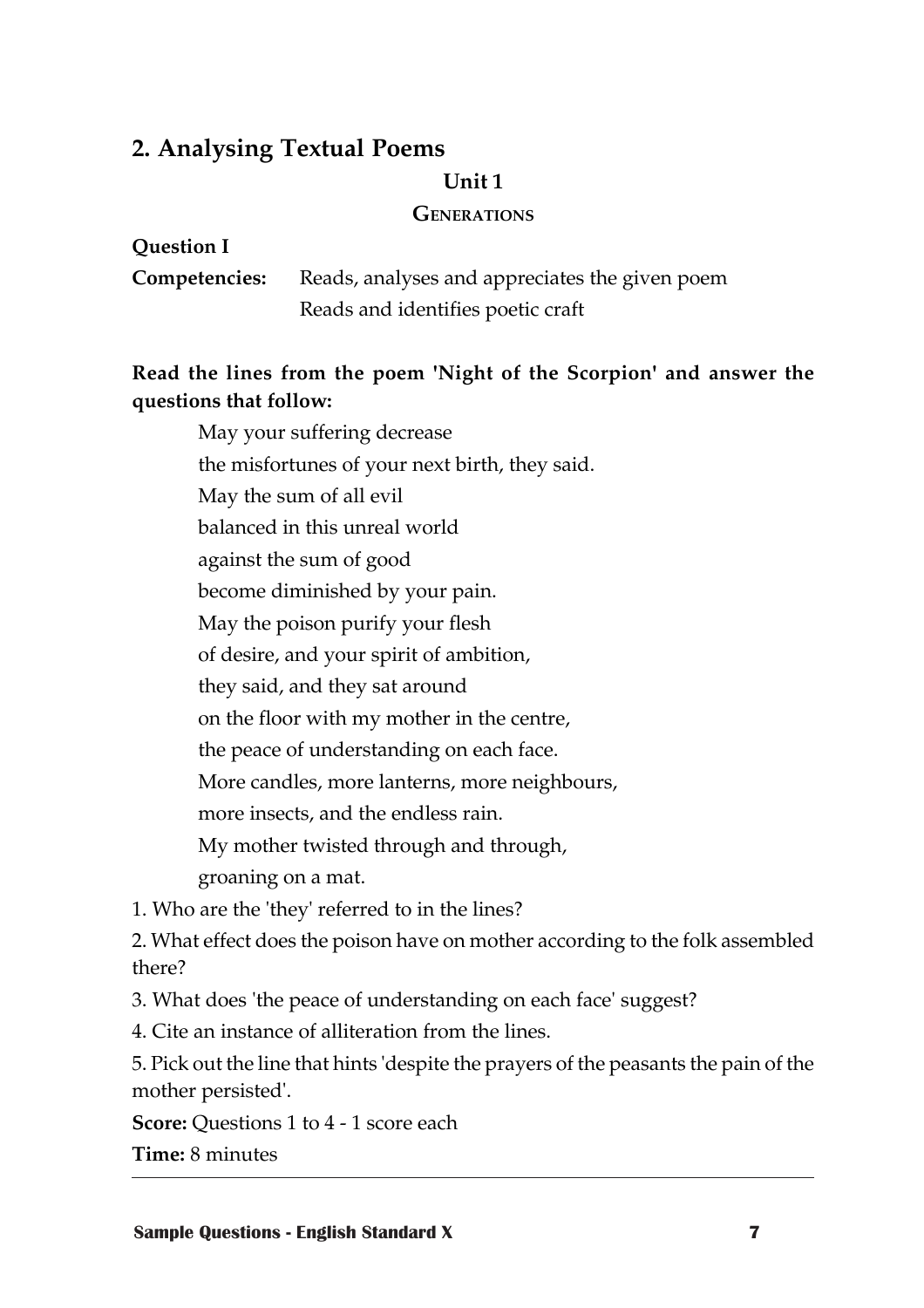#### **Question II**

**Competencies:** Reads, analyses and appreciates the given poem Reads and identifies poetic craft

## **Read the lines from the poem 'Night of the Scorpion' and answer the questions that follow:**

I remember the night my mother was stung by a scorpion. Ten hours of steady rain had driven him to crawl beneath a sack of rice. Parting with his poison - flash of diabolic tail in the dark room he risked the rain again. The peasants came like swarms of flies and buzzed the name of God a hundred times to paralyse the Evil One. With candles and with lanterns throwing giant scorpion shadows on the mud-baked walls they searched for him: he was not found 1. Who are the different persons referred to in these lines?

- 2. Cite an instance of simile from the lines.
- 3. What expression does the poet use to suggest that the scorpion has left the place after stinging the mother?
- 4. How does the poet portray a tiny creature like scorpion as something big and gigantic?

**Score:** Ouestions 1 to 4 - 1 score each

**Time:** 8 minutes

#### **Question III**

**Competencies:** Reads, analyses and appreciates the given poem Reads and identifies poetic craft

**Read the lines from the poem 'Once Upon a Time' and answer the questions that follow:**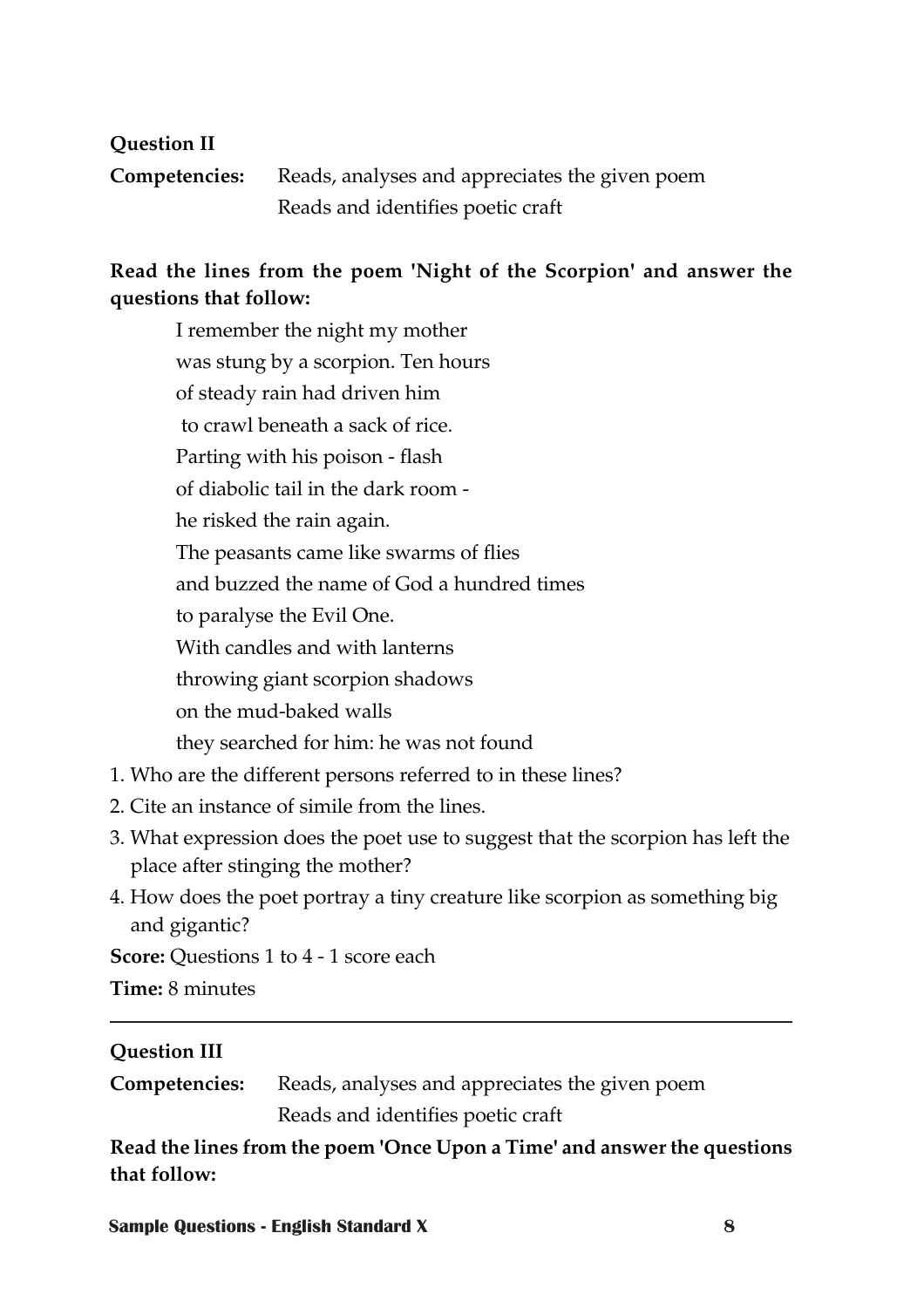Once upon a time, son, they used to laugh with their hearts and laugh with their eyes; but now they only laugh with their teeth, while their ice-block-cold eyes search behind my shadow.

1. What does the expression 'Once Upon a Time' imply?

2. Comment on the expression, ' but now they only laugh with their teeth'.

3. The poet talks about 'their hearts', 'their teeth', 'and their ice-block-cold eyes'. Who are referred to here?

4. Pick out the expressions the poet uses to contrast the past with the present.

**Score:** Questions 1 to 4 - 1 score each

**Time:** 8 minutes

#### **Question IV**

**Competencies:** Reads, analyses and appreciates the given poem Reads and identifies poetic craft

**Read the lines from the poem 'Once Upon a Time' and answer the questions that follow:**

But believe me, son.

I want to be what I used to be

when I was like you. I want

to unlearn all these muting things.

Most of all, I want to relearn

how to laugh, for my laugh in the mirror

shows only my teeth like a snake's bare fangs!

- 1. What does the poet want to be? Pick out expressions from the lines above to justify your answer.
- 2. Why are they called 'muting things'?
- 3. What does the poet want to *unlearn* and *relearn*?
- 4. What confession does the poet make when he says 'my laugh in the mirror shows only my teeth like a snake's bare fangs!' ?

**Score:** Questions 1 to 4 - 1 score each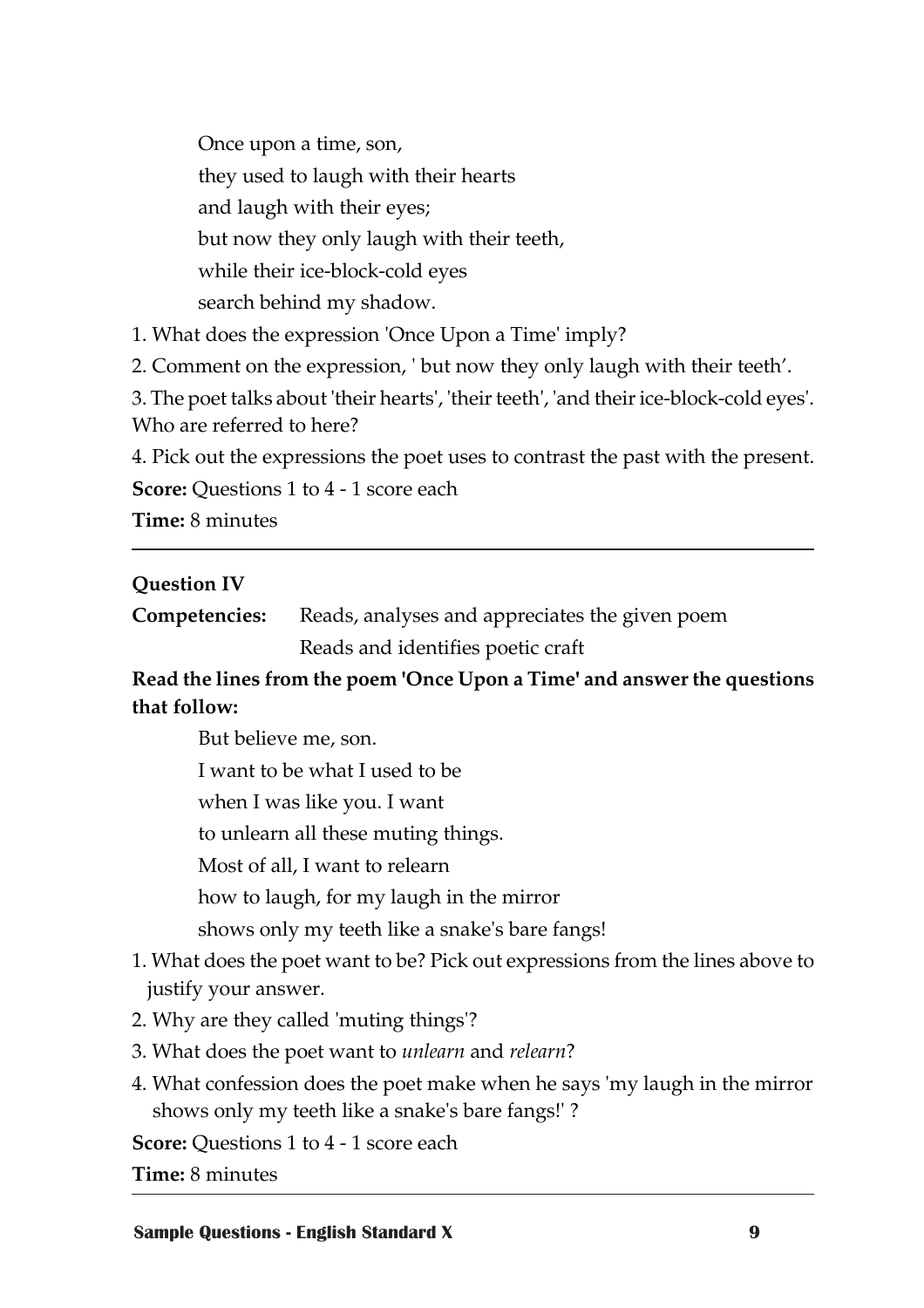## **Unit 2**

## **THE WORLD OF MYSTERY**

# **Question I**

**Competencies:** Reads, analyses and appreciates the given poem Reads and identifies poetic craft

## **Read the lines from the poem 'The Himalayas' and answer the questions that follow:**

At that time I am seventeen, and have just started to wear a sari every day. Swami Anand is eighty nine and almost blind. His thick glasses don't seem to work, they only magnify his cloudy eyes. Mornings he summons me from the kitchen and I read to him until lunch time. One day he tells me 'you can read your poems now'. I read a few, he is silent. Thinking he's asleep, I stop. But he says, 'continue.' I begin a long one in which the Himalayas rise as a metaphor.

- 1. What change can you notice in the speaker on the days referred to in these lines?
- 2. What purpose do the glasses serve for Swami Anand?
- 3. Why did the speaker stop reading her poem?
- 4. The narrator reads out a poem before Swami Anand. What idea do you get about her poem?

**Score:** Questions 1 to 4 - 1 score each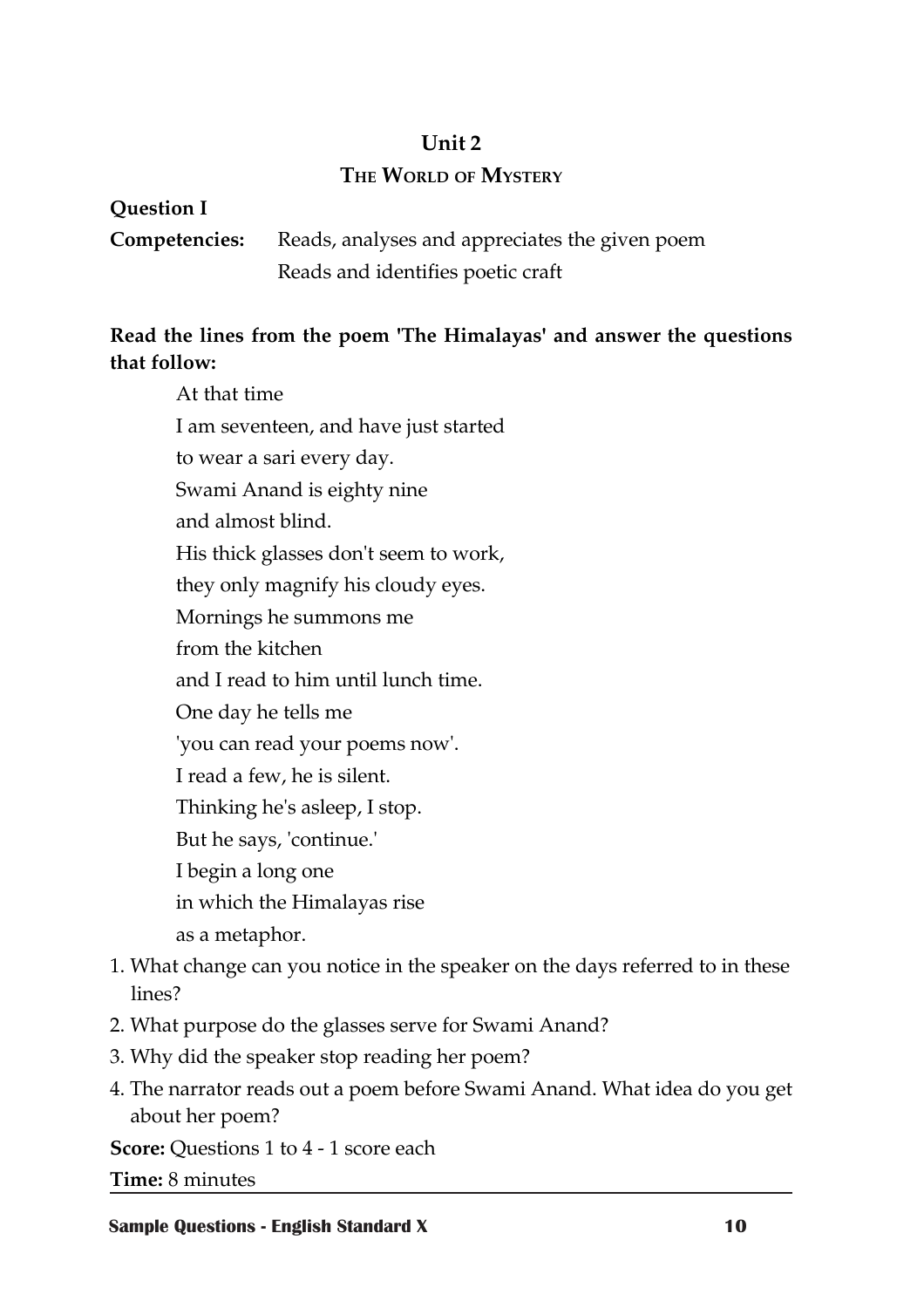## **3. Analysing Unfamiliar Passages**

## **Question I**

**Competencies:** Reads and analyses unfamiliar text

### **Read the passage given below and answer the questions that follow:**

To sing a song has been deeply related to human life from ancient times. The first form of song might be a lullaby sung by a mother to put her child to sleep. Children have a special liking for songs. Grownups enjoy singing songs to babies and they enjoy listening to them.

In recent years, there has been a boom in 'karaoke'. Karaoke includes CD players with voice mixing facilities and are used to provide musical accompaniment for solos. The Japanese word 'kara' of kara-oke means empty, while the "oke" is a Japanese abbreviation of the English word, 'orchestra.' These two words coming together mean an orchestra without a vocalist. Karaoke systems are widespread in many countries nowadays. To relish karaoke is not difficult at all. All you have to do is buy a karaoke CD and practice singing songs. Believe me! You will be a singer one day!

- 1. Who, according to the author, is considered as the first singer of the world?
- 2. How does the author establish the idea that songs are deeply related to human life?
- 3. How does technology influence the singing habit of the humans?
- 4. What does the word 'karaoke' mean?
- 5. Do you agree with the author's opinion that everyone can be a singer one day? Justify your answer.

**Score:** Questions 1 to 5 - 1 score each

**Time:** 8 minutes

## **Question II**

**Competencies:** Reads and analyses unfamiliar text

## **Read the passage given below and answer the questions that follow:**

The world appears to be gloomy in the absence of a true friend. Man, by nature, is a social animal. A man, who lives alone, is either an angel or a beast. Therefore, the need for a true and honest friend is always important for man. True friends, no doubt, are rare in this world. A friend is the elixir of life and panacea for

#### **Sample Questions - English Standard X 11**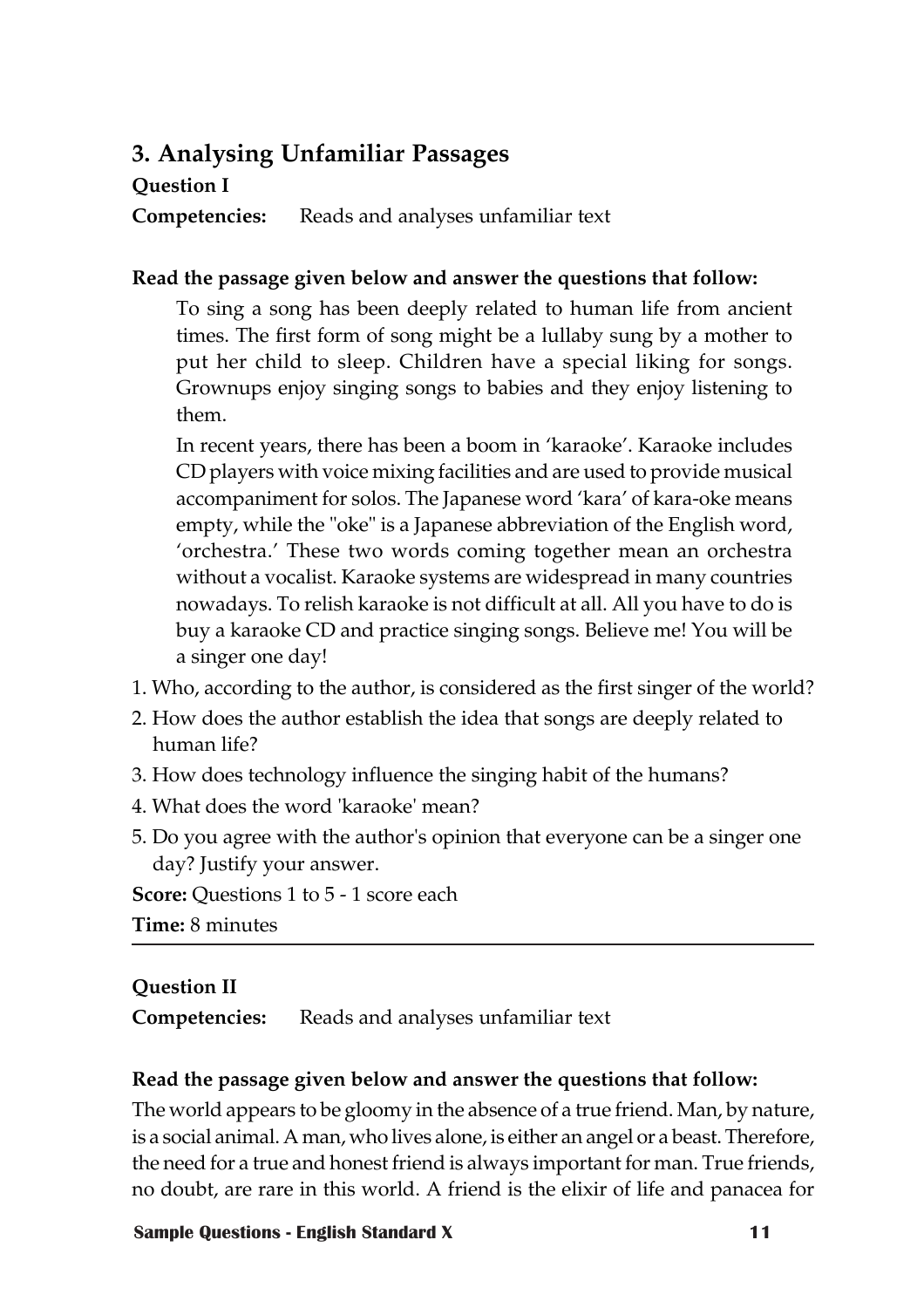many ills. A friend is very useful at the time of adversity. But there are many persons in this world who are fair weather friends. When one's purse jingles with money, they flock around him; otherwise, run away. I would always like to have friends who possess qualities of both the head and heart. Do you have any one such friend?

- 1. What do you mean by the phrase 'fair weather' friends?
- 2. 'A friend is the elixir of life and panacea for many ills.' What does this statement mean?
- 3. Why does the author state that friends should possess the qualities of both the head and the heart?
- 4. 'Friends are people who stand by you in times of need.' Quote relevant sentence from the passage which means the same.
- 5. What, according to the author, is so rare in this world?

**Score:** Questions 1 to 5 - 1 score each

**Time:** 8 minutes

## **Question III**

**Competencies:** Reads and analyses unfamiliar text

## **Read the passage given below and answer the questions that follow:**

Trees are Nature's wonders and a great gift to mankind as well as to all those who depend on them. While some dependants stay on the trees, others come to them to rest or to feed. Still others use them to raise their offsprings. Humans have used almost any and every tree to their benefit.

It is very sad that the same humans are destroying trees all over the world in the name of 'development'. This can be to create factories, new townships, wider roads, railways, entertainment centres and so on. They do not realise that they are making a big mistake. More trees would mean better rains, cooler climates, and decreased use of air-conditioners and refrigerators. This would lead to the reversal of global warming. What a wonderful thing to happen!

- 1. Why are trees considered as 'Nature's wonders'?
- 2. How does 'development' affect trees?
- 3. What do 'more trees' bring to us?
- 4. What a wonderful thing to happen!' What is the wonderful thing referred to here?
- 5. Pick out the sentence that suggest 'the selfish attitude of human beings' from the passage.

**Score:** Questions 1 to 5 - 1 score each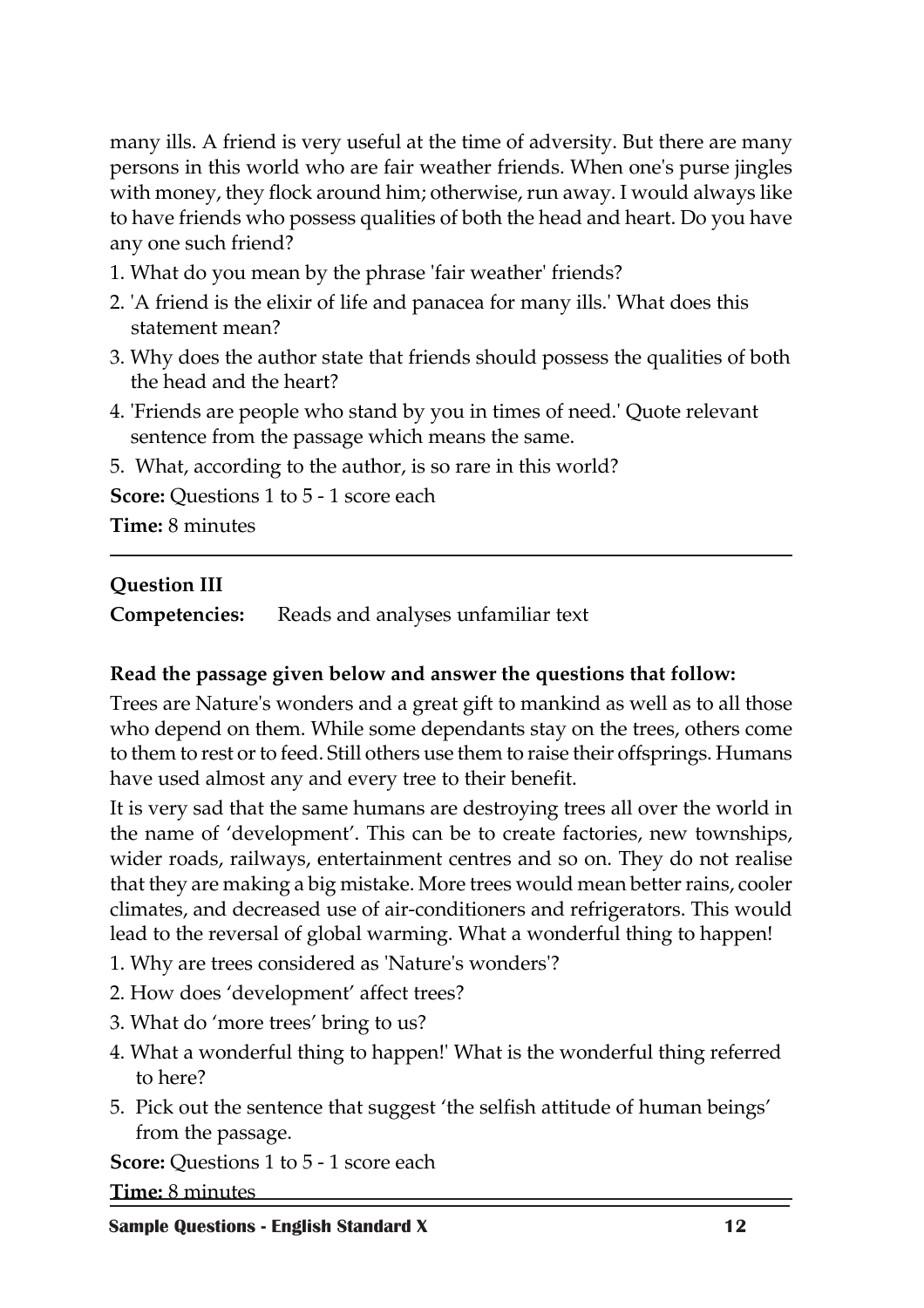## **4. Constructing Discourses**

#### **Unit 1**

#### **GENERATIONS**

#### **Question I**

| Drafts letters |
|----------------|
|                |

Makes use of the features of a letter

The letter written by Swami's father to the headmaster plays an important role in the story 'Father's Help'. The content of the letter is not disclosed throughout the story. Imagine the content of the **letter** and draft it.

**Score:** 6

**Time:** 12 minutes

#### **Question II**

| <b>Competencies:</b> Drafts letters |                                       |
|-------------------------------------|---------------------------------------|
|                                     | Makes use of the features of a letter |

'As he approached the yellow building he realized that he was perjuring himself and was ruining his teacher.' Swami was regretful of his lies. Imagine he wrote a letter seeking apology from his teacher Samuel. How would that **letter** be?

**Score:** 6

**Time:** 12 minutes

#### **Question III**

**Competencies:** Prepares conversation relevant to the context

Makes use of the features of a conversation

Imagine that Swami explained everything that happened at school to his mother after his father tore the letter into pieces. What could be the likely **conversation** between them. Write at least six exchanges.

#### **Score:** 6

**Time:** 12 minutes

#### **Question IV**

**Competencies:** Prepares conversation relevant to the context Makes use of the features of a conversation

After the heated exchange between Swami and his teacher Samuel in the classroom, Swami's father happened to meet Samuel. What would be the likely **conversation** between them?

**Score:** 6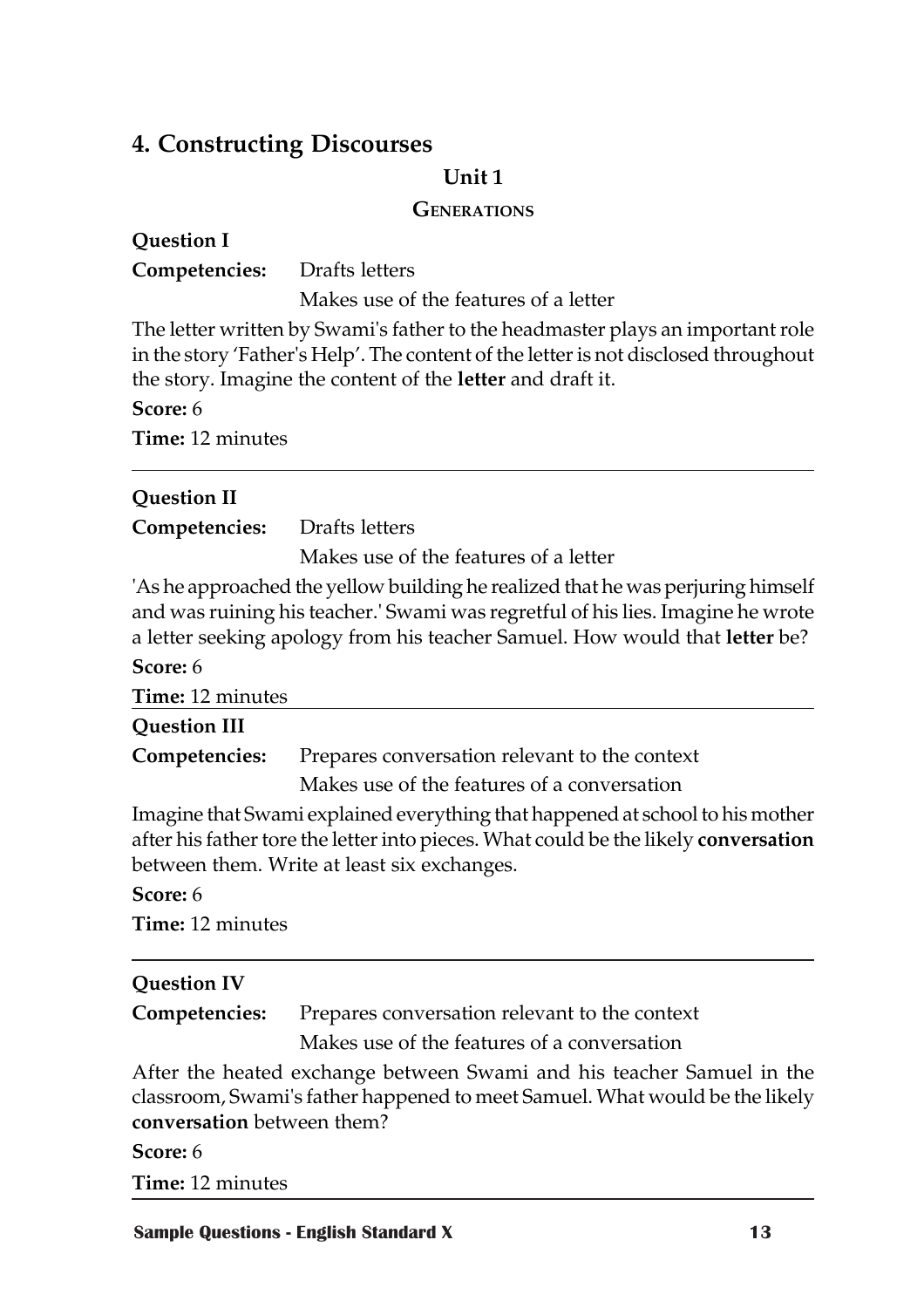| <b>Ouestion V</b>       |                                                                           |
|-------------------------|---------------------------------------------------------------------------|
|                         | <b>Competencies:</b> Describes a person                                   |
|                         | Makes use of the features of a character sketch                           |
|                         | Swami portrays Samuel as very violent, aggressive and cruel. As the story |
|                         | progresses we see Samuel quite different.                                 |
|                         | Prepare a <b>character sketch</b> of Samuel.                              |
| Score: 5                |                                                                           |
| <b>Time:</b> 10 minutes |                                                                           |

| Question VI          |                                                                             |
|----------------------|-----------------------------------------------------------------------------|
| <b>Competencies:</b> | Prepares diary entry reflecting one's feelings and emotions                 |
|                      | Makes use of the features of a diary entry                                  |
|                      | 'You deserve your Samuel.' Father's comment disappoints Swami. He expresses |

his feelings in his diary. Write the likely **diary entry** of Swami in about 60 words.

## **Score:** 5

| <b>Question VII</b>      |                                              |                                                                                |  |  |
|--------------------------|----------------------------------------------|--------------------------------------------------------------------------------|--|--|
| Competencies:            | Prepares profile based on the details given  |                                                                                |  |  |
|                          | Makes use of the features of a good profile. |                                                                                |  |  |
|                          |                                              | Prepare the profile of R. K. Narayan using the details given below.            |  |  |
| Name                     | $1 - 1$                                      | R K Narayan                                                                    |  |  |
| Birth                    | $\ddot{\cdot}$                               | October 10, 1906, Chennai                                                      |  |  |
| Famous as                | $\sim 10^{11}$ MeV and $\sim 10^{11}$        | Novelist, short story writer                                                   |  |  |
| <b>Brother</b>           |                                              | R.K Laxman (Famous Cartoonist)                                                 |  |  |
| Achievements and awards: |                                              |                                                                                |  |  |
|                          |                                              | Padma Bhooshan(1964), Sahitya Akademi Award<br>(1958), A C Benson Medal (1980) |  |  |
|                          |                                              | Nominated as Rajyasabha Member.                                                |  |  |
| Famous works :           |                                              | Swami and Friends, The Guide, Malgudi days,<br>The English Teacher             |  |  |
| Death                    | $\ddot{\phantom{a}}$                         | 2001.                                                                          |  |  |
| Score: 6                 |                                              |                                                                                |  |  |
| <b>Time:</b> 12 minutes  |                                              |                                                                                |  |  |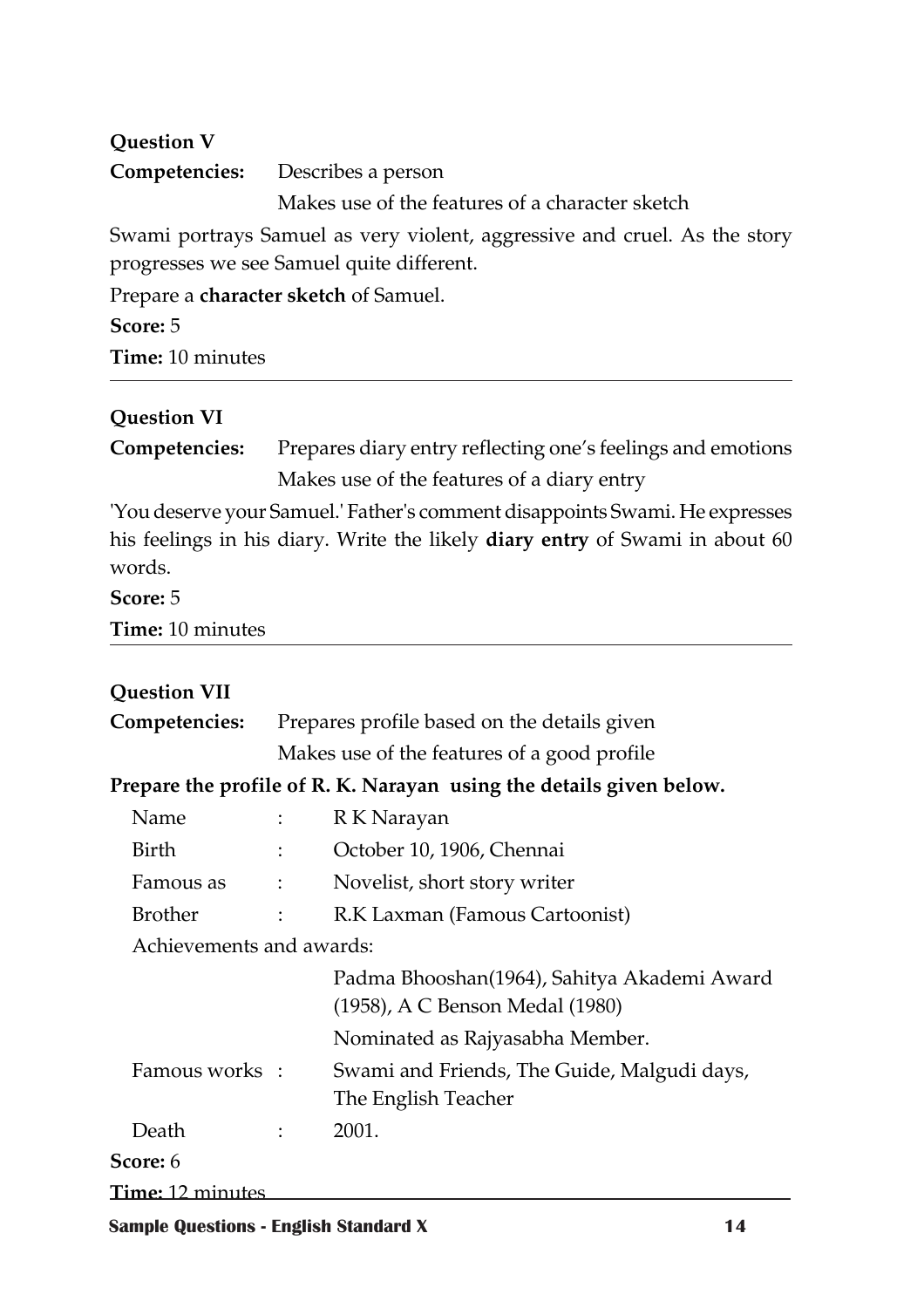## **Question VIII**

**Competencies:** Sequences the data given into a meaningful paragraph Makes use of the linkers to connect sentences

At the end of the story 'Games at Twilight' Ravi felt heart broken. The events that led to it are given below in jumbled order. Arrange them sequentially and develop them into a paragraph using suitable linkers.

- The others had forgotten him and gone on with other work.
- Ravi, one of the hiders, hid in a dark and desolate shed.
- Ravi was silenced by a terrible sense of insignificance, caused by the ignominy of being forgotten.
- The children decided to play the game hide and seek.
- He soon realised to win the game, he had to touch the Den.
- Everyone looked at him with amazement when he shouted out Den, Den, Den.

**Score:** 5

**Time:** 10 minutes

#### **Unit 2 THE WORLD OF MYSTERY**

#### **Question I**

**Competencies:** Drafts letters

Makes use of the features of a letter

The narrator of the story 'The Blue Bouquet' got a letter from one of his friends after his shocking experience. The letter is given below. Read it and prepare a reply to the **letter**.

26, Royal Avenue NW15RE, Mexico 10th August

#### Dear friend,

Hope you are doing well. I heard about the strange experience you had in the street. I am thoroughly confused. I can't just believe it. What happened really? I want to know more about it. Hope you will let me know of the details soon.

Convey my regards to all. Do reply. With love,

**Jacob Thomson**

**Score:** 6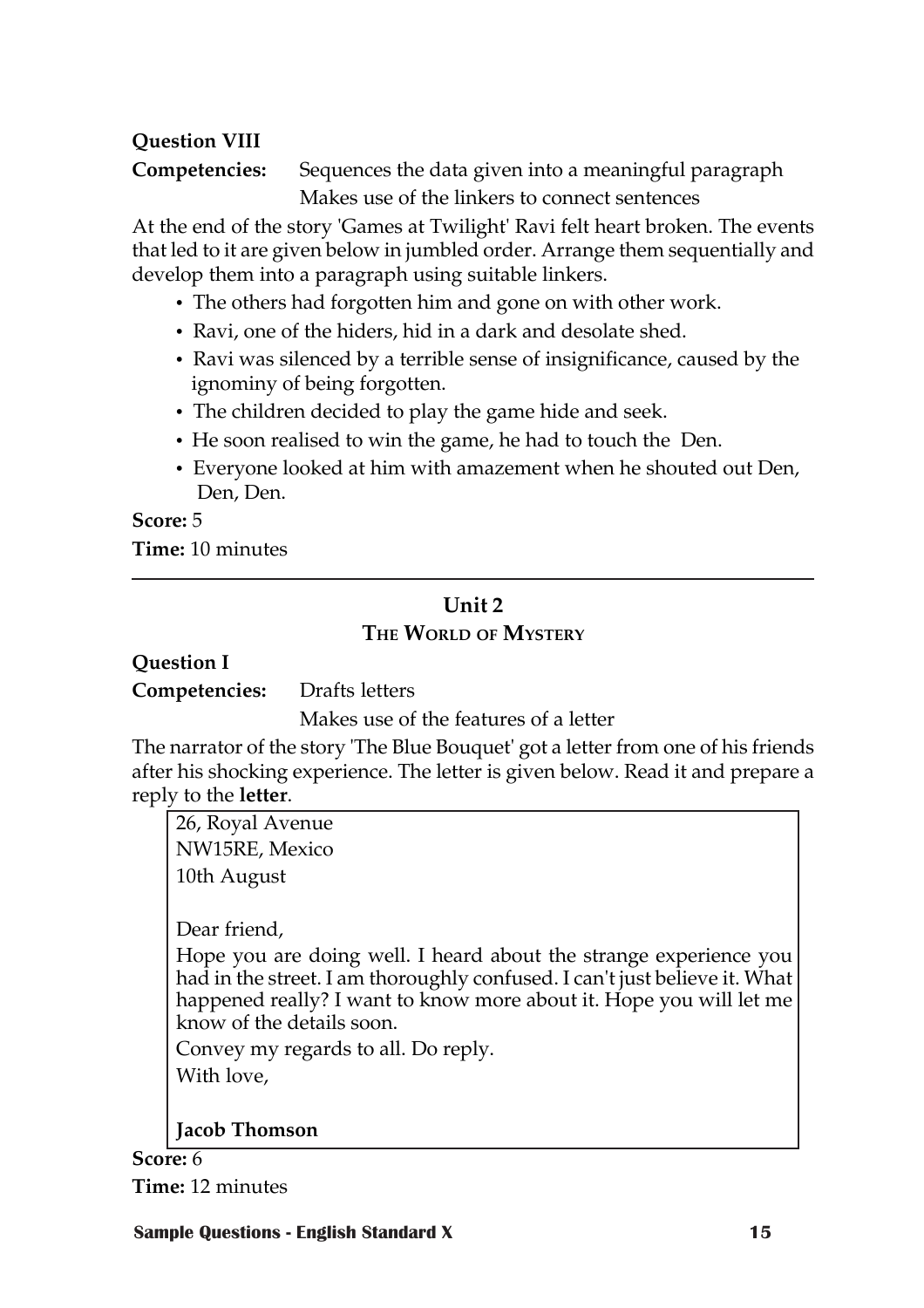#### **Question II**

**Competencies:** Drafts letters

Makes use of the features of a letter to the editor

A news report describing the bitter experience of the narrator of the story 'The Blue Bouquet' is given below. Read it carefully and write a **letter** to the editor of a daily expressing your concern on the increase of such violent incident.

#### **Violence Never Ceases**

Mexico: The incident that happened yesterday night scared the villagers again. A tourist who went out for a walk in the street was attacked by a stranger. He attempted to pluck out the eyes of the tourist using a knife. The

stranger, it is said, was seeking a pair of blue eyes. Fotunately, the tourist's eyes were not blue and he was spared. The police says that they have intensified the search for the culprit.

## **Score:** 6

**Time:** 12 minutes

#### **Question III**

**Competencies:** Prepares conversation relevant to the context

Makes use of the features of a conversation

The narrator of the story 'The Blue Bouquet' was really shocked by the terrible incident in the street. He ran to the hotel immediately after he was released by the stranger. Seeing the frightened narrator the hotelkeeper enquires what really happened. Prepare the likely **conversation** between them. Write at least 6 exchanges.

#### **Score:** 6

**Time:** 12 minutes

#### **Question IV**

**Competencies:** Constructs narratives based on incidents

Makes use of the features of writing a good narrative

After the horrifying incident happened in the street the narrator of the story 'The Blue Bouquet' ran back to his hotelroom.

Write a short **narrative** of his thoughts based on the hints provided.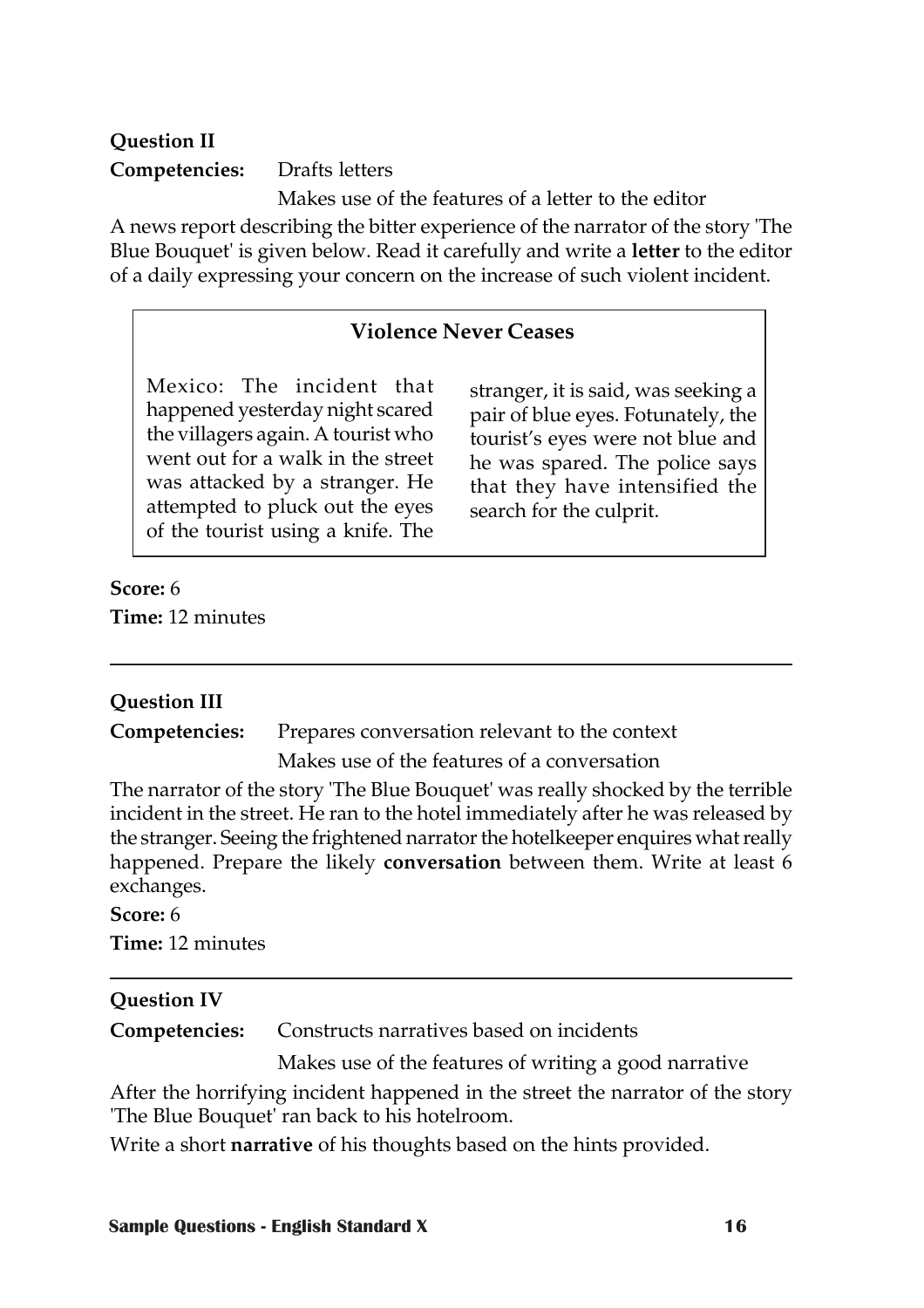(**Hints:** repents disregarding hotelkeeper's advise - praise to Almighty for the escape - takes a pledge not to go out during night - thinks about the family members - decides to leave the room at the earliest.)

# **Score:** 7

**Time:** 15 minutes

#### **Question V**

**Competencies:** Prepares paragraphs

Makes use of the features of writing a paragraph

The stranger in the story 'The Blue Bouquet' said that his sweetheart wished to have a bouquet of blue eyes. Do you believe this? What do you think about the stranger's words? Write a **paragraph** expressing your views on the stranger's demand in not more than 60 words.

#### **Score:** 5

**Time:** 10 minutes

#### **Question VI**

**Competencies:** Prepares narrative

Makes use of the features of a good narrative

The narrator of the story 'The Blue Bouquet' was really shocked by the incident that happened in the street. He recorded his feelings in his diary as follows:

#### **May 12, 2011**

Unpredictable incidents always happen in my life. Strange experiences…unbelievable encounters…Today's was the most horrible one. When I paced slowly through the streets I had the faintest idea about what was in store for me… Who was he? I didn't dare to ask. What really was his intention? Did he just plan to scare me? Did he really intend to gouge my eyes? I still can't believe what he said. Making a bouquet of blue eyes for his sweetheart! What a strange idea!

**Narrate** in about 120 words the incident that scared the narrator. **Score:** 7 **Time:** 15 minutes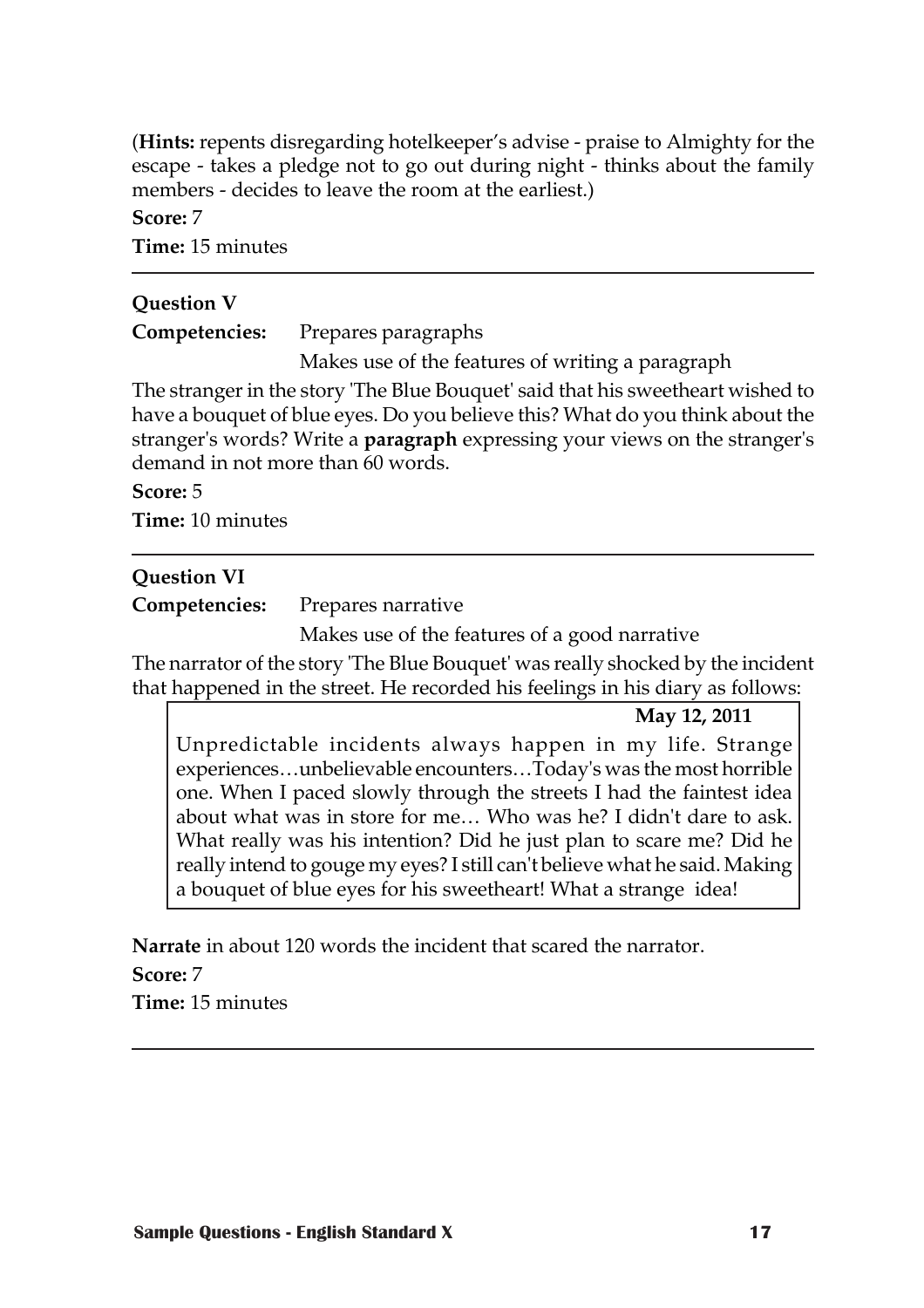#### **Question VII**

**Competencies:** Prepares news report based on the note given

Makes use of the features of a good news report

Given below is a note prepared by a newspaper reporter after interviewing the narrator of the story 'The Blue Bouquet'. Using the note prepare a **news report** of the incident.

A tourist was attacked-yesterday night- a strange incident-he walked outside-a stranger demanded his eyes to make a bouquet- it was for his beloved-the incident shocked the tourists- everybody was frightened-be careful to walk at night.

#### **Score:** 7

**Time:** 15 minutes

#### **Question VIII**

**Competencies:** Prepares diary entry reflecting one's feelings and emotions Makes use of the features of a diary entry

The narrator of the story 'The Blue Bouquet' was extremely frightened after the incident that happened in the street at midnight. He jotted down his feelings and emotions in his diary. How would the **diary entry** be?

#### **Score:** 5

**Time:** 10 minutes

#### **Question IX**

**Competencies:** Prepares profile based on the details given Makes use of the features of a good profile

#### **Prepare the profile of Octavio Paz using the details given below.**

| Name                 | $\sim 10^6$      | Octavio Paz Lozano                                                  |
|----------------------|------------------|---------------------------------------------------------------------|
| Date of birth $\;$ : |                  | March 31.1914                                                       |
| Place of birth :     |                  | Mexico city                                                         |
| Famous as            | $\sim$ 10 $\sim$ | Poet and diplomat                                                   |
| Works                |                  | Luna Silvestre (Wild Moon), Cabellera,<br>The Labyrinth of Solitude |
| Awards               | $\mathcal{L}$    | Nobel Prize for Literature in 1990                                  |
| Death                |                  | 1998                                                                |

# **Score:** 6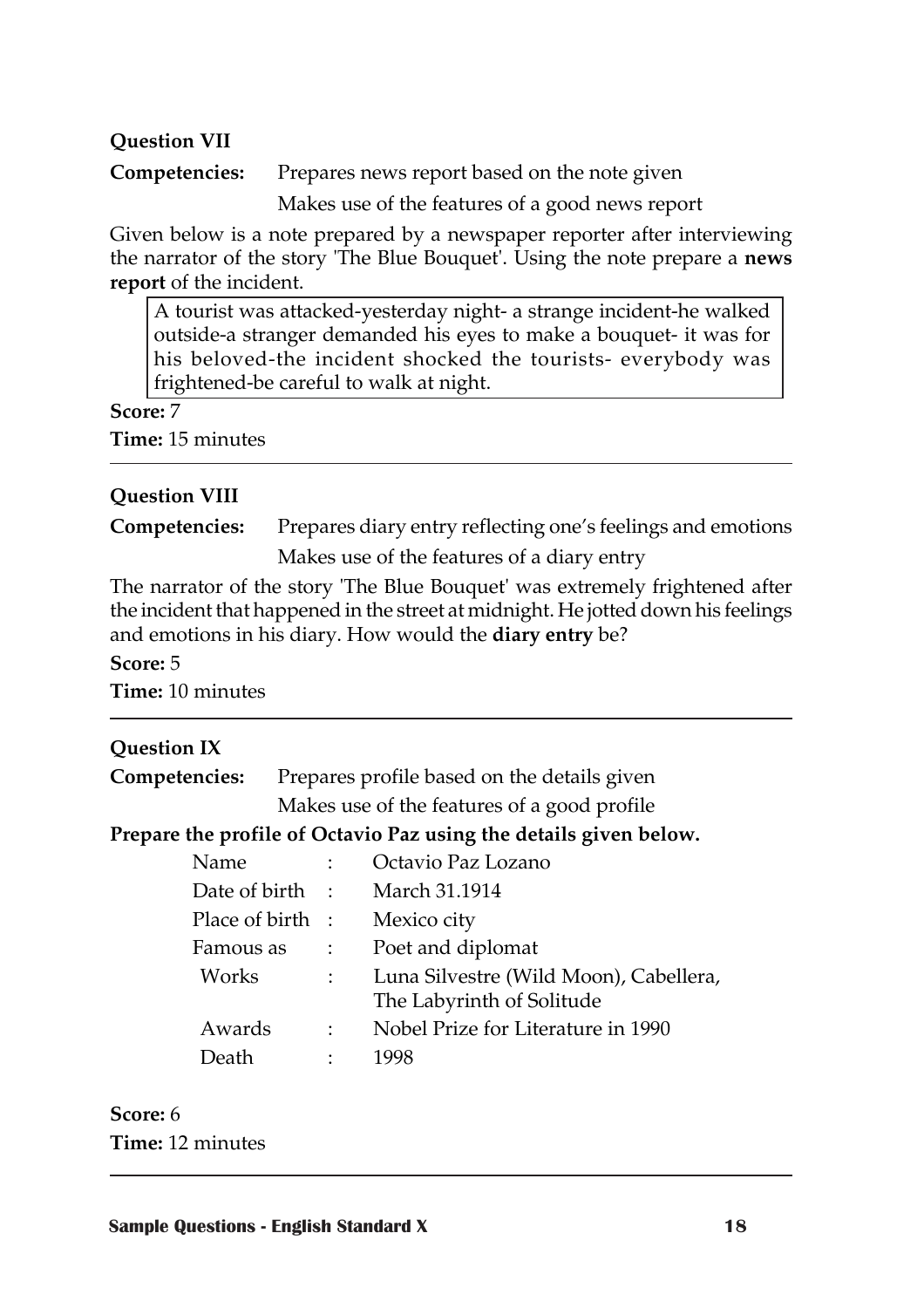## **5. Intrepreting Data**

## **Question I**

**Competencies:** Analyses and interprets the given data **Look at the front covers of certain books and answer the questions that follow.**



- 1. Which book will you present to a friend who likes poetry?
- 2. Name the publisher of the book written by Penny Ur?
- 3. Your friends are searching for a play to be staged in the school fest. Which book will you recommend?
- 4. Name the award Arundhathi Roy received in 1997?
- 5. A learner who wants to make his/her language learning interesting will select \_\_\_\_\_\_\_\_\_\_\_\_\_\_\_\_

**Score:** Ouestions 1 to 5 - 1 score each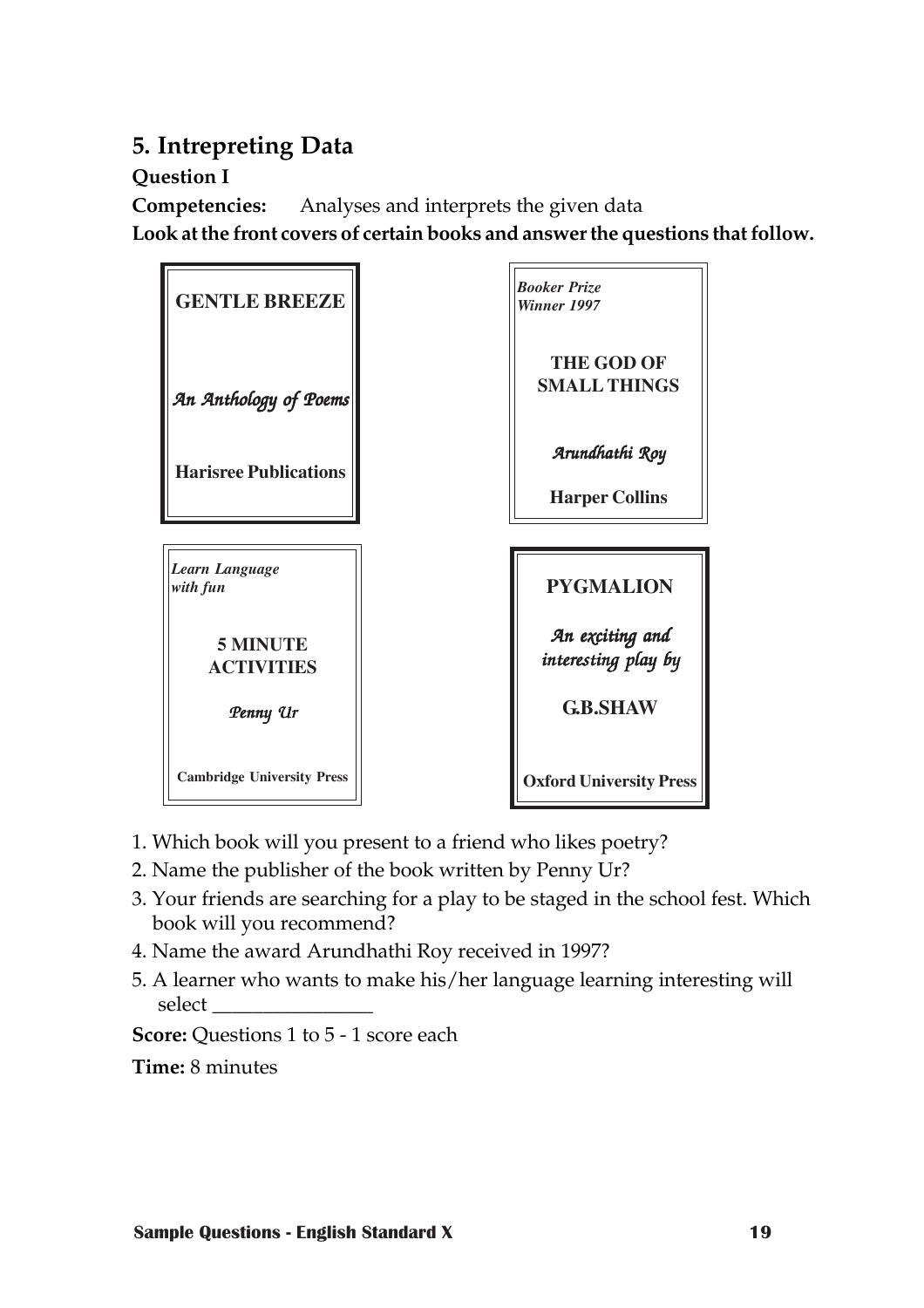## **Question II**

**Competencies:** Analyses and interprets the given data

**Read the headlines and answer the questions that follow.**

## Adithya crowned National Snooker Champion Stocks rebound sharply Medical Council of India to hold National level PG Entrance Examination. Fire station opened at Technopark Mr. Cameron steps in as riots spread 1. The headline associated with investment is \_\_\_\_\_\_\_\_\_\_\_\_\_\_\_\_ 2. 'Mob violence' is suggested in the headline

3. The news heading that comes under 'Educational news' is \_\_\_\_\_\_\_\_\_\_\_\_\_\_\_\_\_\_\_\_\_

4. The only sports news among the above list is \_\_\_\_\_\_\_\_\_\_\_\_\_\_\_\_\_\_\_\_\_\_\_\_\_\_\_\_\_\_\_\_

5. The headline that talks about measures to check casualty is \_\_\_\_\_\_\_\_\_\_\_\_\_\_.

**Score:** Questions 1 to 5 - 1 score each

**Time:** 8 minutes

## **Question III**

**Competencies:** Analyses and interprets the given data

A survey on how teenagers spend their pastimes gave the following results. **Look at the pie-diagram and answer the questions that follow.**

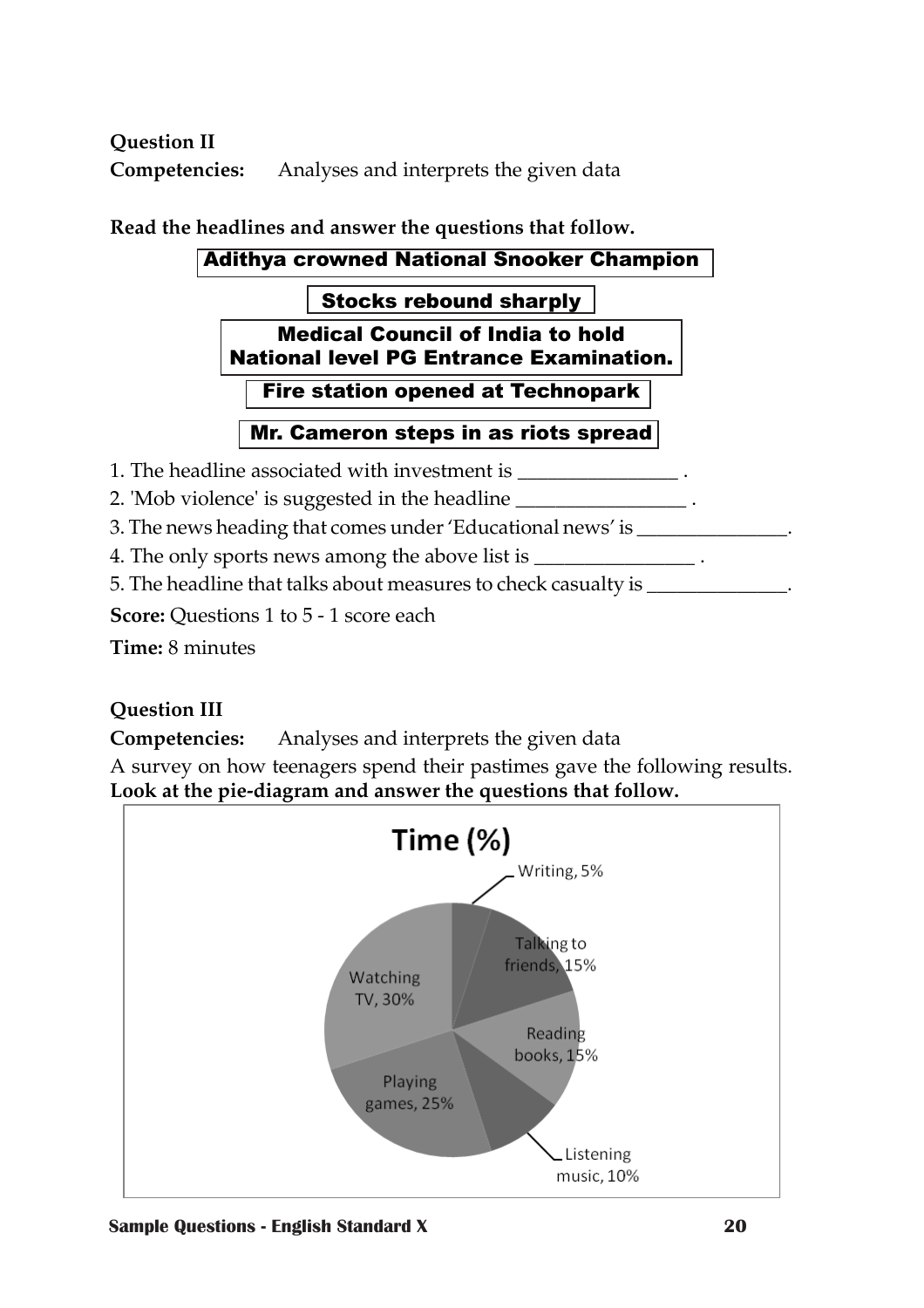- 1. Name the favourite pastime of majority of the teenagers.
- 2. Which pastime is least popular among the teenagers?
- 3. Name the pastimes which have equal popularity among teenagers.
- 4. Which pastime is less popular than reading books, but more popular than writing?
- 5. Name the pastime that enjoys a position next to the most favourite pastime.

**Score:** Questions 1 to 5 - 1 score each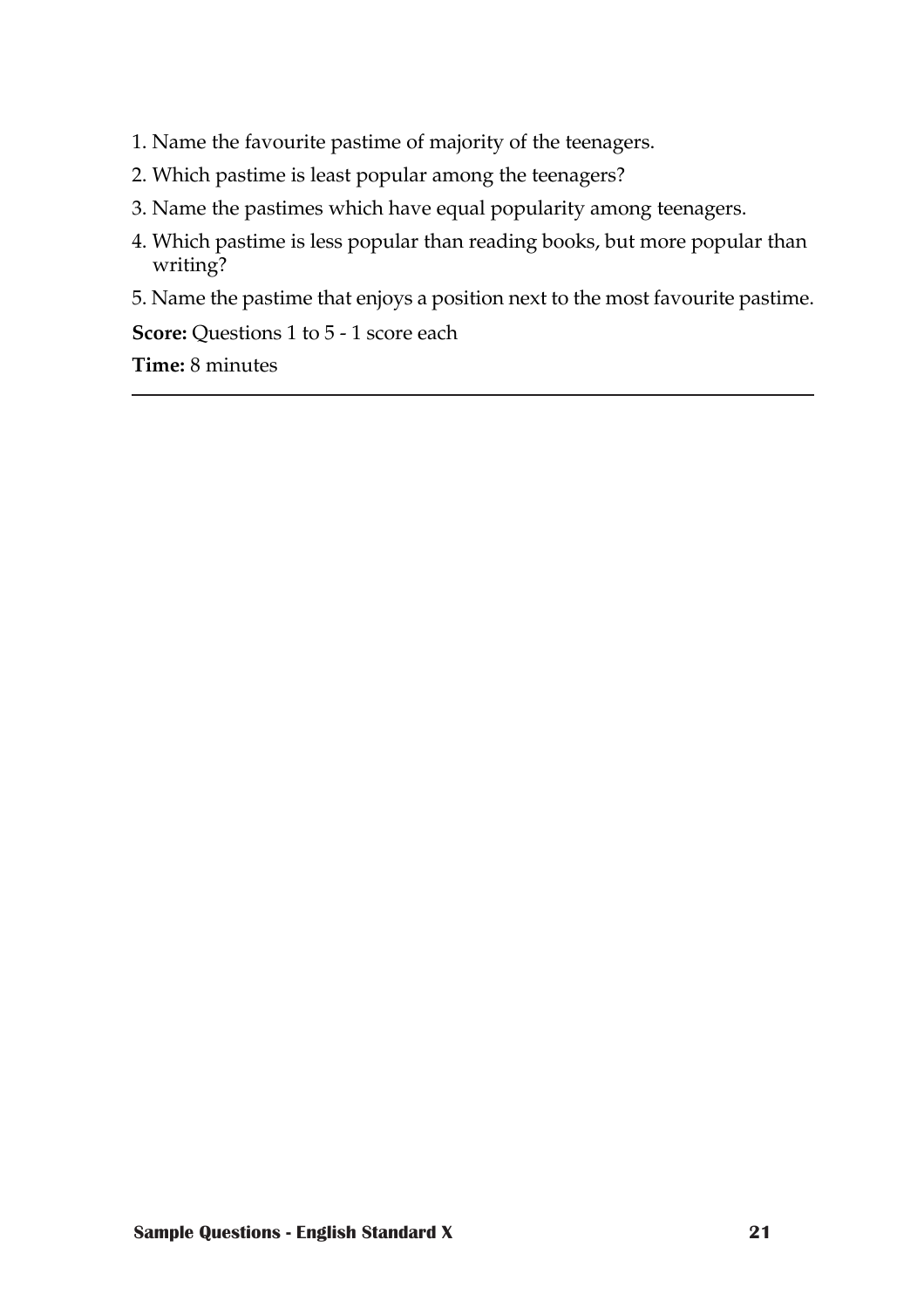## **6. Using Language Elements**

## **Question I**

**Competencies:** Uses language elements relevant to the context

#### **Look at the following sentences.**

He bought a new **bag**.

He **bagged** his belongings and left the place.

In the first sentence 'bag' is used as a noun whereas in the second it is used as a verb. Use each of the following words given below in sentences of your own as a noun and as a verb.

a. water b.pen c. pocket **Score:** 6 **Time:** 12 minutes

## **Question II**

**Competencies:** Uses language elements relevant to the context

**Fill in the blanks in the passage given below with the right phrases given in brackets.**

The man I saw on the road had \_\_\_\_a\_\_\_\_\_ very expensive dress. When asked he told me he was a tourist and wanted to \_\_\_\_b\_\_\_\_\_ the museum. He really struggled to \_\_\_\_\_\_\_\_\_\_\_\_ his ideas in English. He \_\_\_\_\_d\_\_\_\_\_\_ explaining his interest in history but I hardly understood anything.

## **(go on, call at, put on, put across)**

**Score:** 4 **Time:** 6 minutes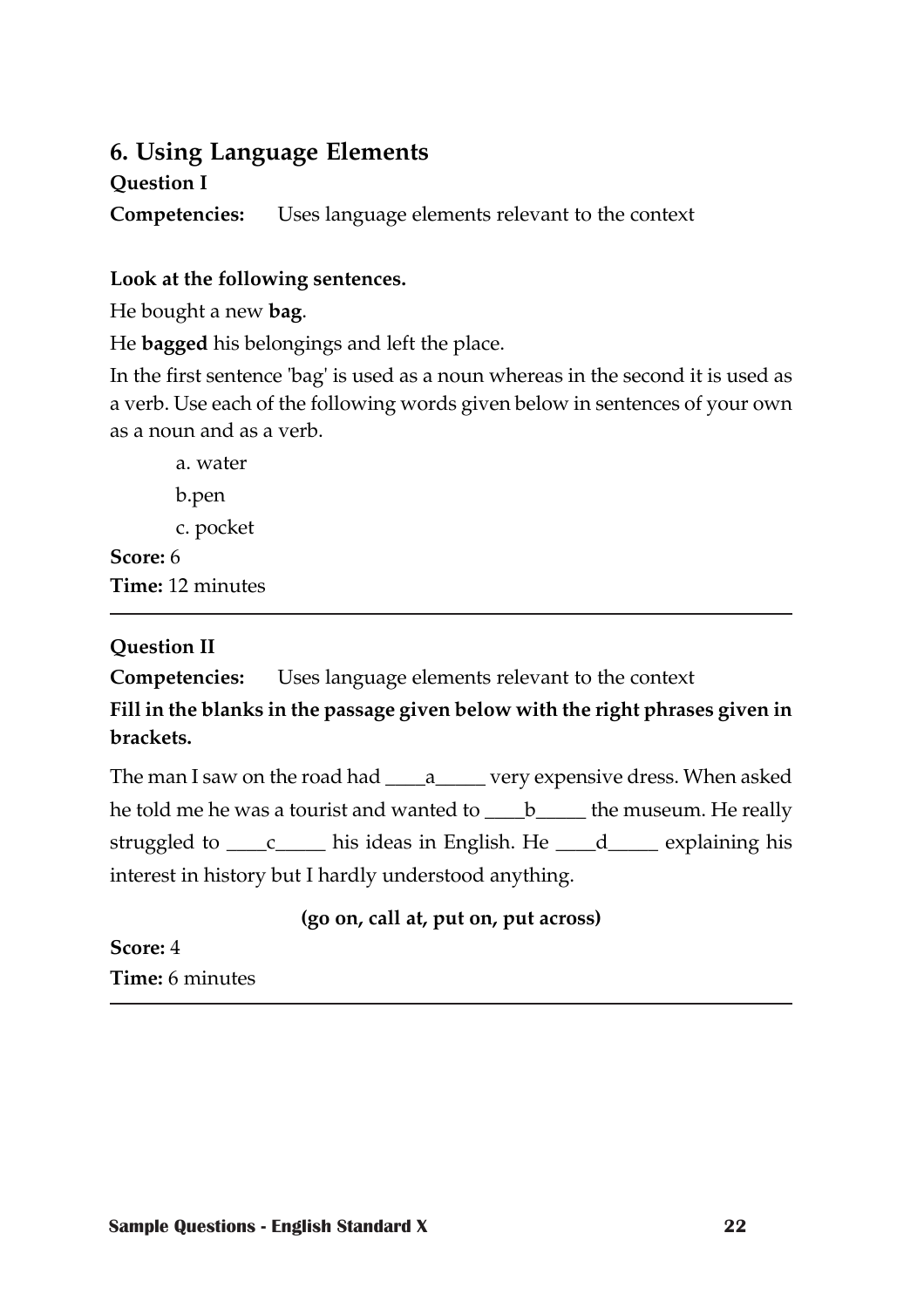#### **Question III**

**Competencies:** Uses vocabulary and language elements relevant to the context

**Imagine that you give instructions to your younger brother on how to perform a physical exercise. Write four instructions as shown in the example below.**

e.g. Stand straight.

**Score:** 4

**Time:** 6 minutes

#### **Question IV**

**Competencies:** Uses language elements relevant to the context

**Read the piece of conversation given below and answer the questions that follow.**

| What do you want my eyes for?<br>Narrator |  |
|-------------------------------------------|--|
|-------------------------------------------|--|

The man : It's my sweetheart's idea.

1. What did the narrator ask the man?

2. What was the man's reply?

**Score:** 2

**Time:** 4 minutes

#### **Question V**

**Competencies:** Edits and refines a losely written passage

Uses language elements relevant to the context

## **Here is a passage written by Byju, a student of Standard X. There are some errors in it. They are given in bold letters. Edit the following passage.**

When his father **die** (a) in 2000, Rahim **is** (b) just fifteen years old. Then his family left Dubai and settled in Kerala. He studied for his higher secondary in one of the schools in his home town. He later **take** (c) a master's degree in English language and literature and became a college lecturer. He wanted to go back to Dubai where he **spend** (d) his boyhood days. He believes that if he **did not come** (e) back to Kerala he would have been a great business man. His close friend Abhiram used to tell him, 'If I were you I **will** (f) be contented to be a college lecturer'.

#### **Score:** 6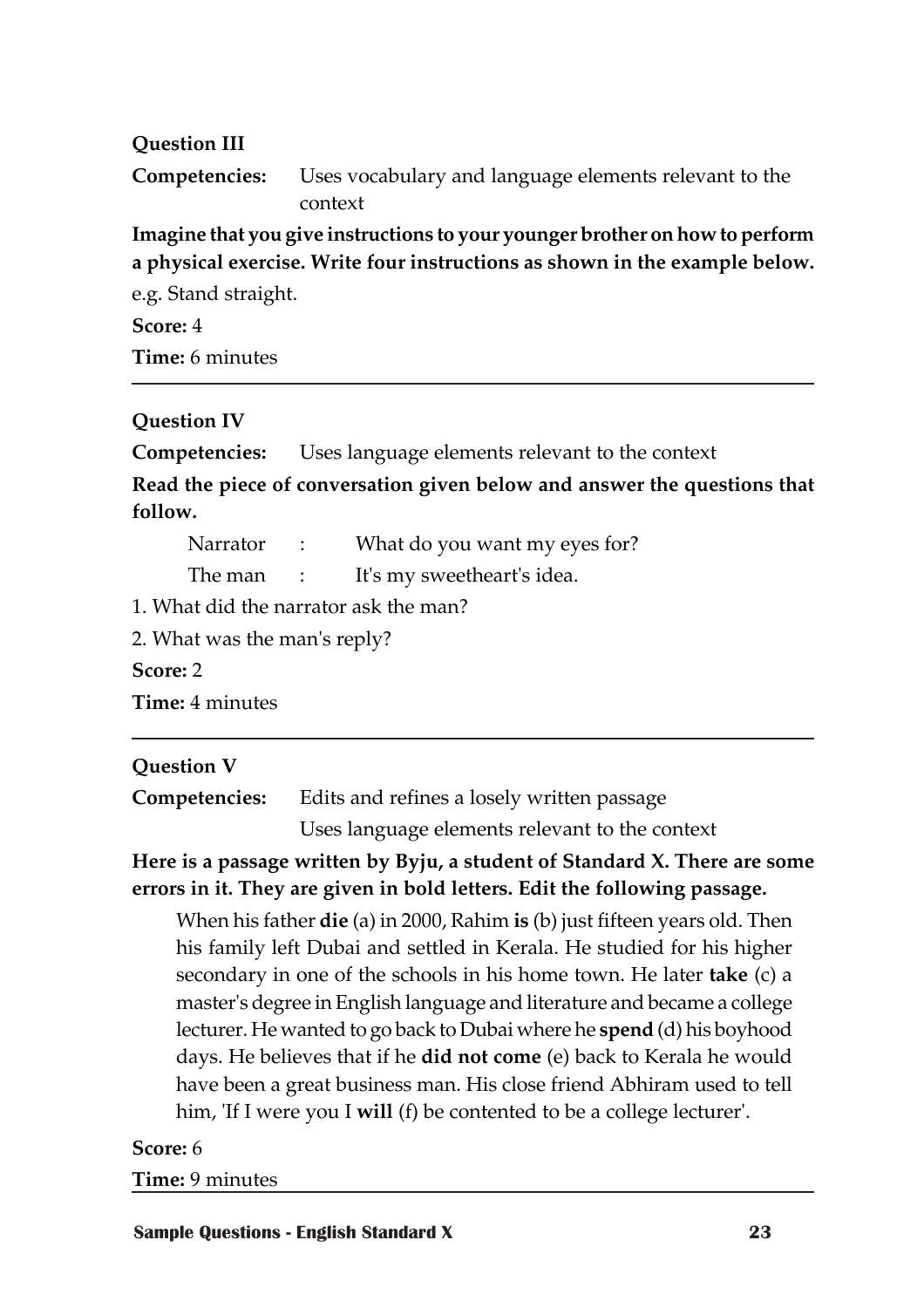#### **Question VI**

**Competencies:** Edits and refines a losely written passage Uses language elements relevant to the context

#### **Edit the following passage.**

He listened to the loud noise from the hillside. It occurrs to him that they were in the battle field. Once he has supposed that fight with the enemy country would be a thrilling experience. He gaze around him and was astonished to see the dust and smoke rising like a cloud. The trench in which he hide was so small that he could hardly breathe. Before he came out of it, all his friends went to their camps.

**Score:** 6 **Time:** 9 minutes

#### **Question VII**

**Competencies:** Uses language elements relevant to the context Look at the sentences given below. They take the same verb but the categories of words that follow the verb are different.

He has a car. (verb + noun phrase)

He has to fight. (verb  $+$  to infinitive)

#### **Write two sentences like the above with the verb 'is'**

1. She is \_\_\_\_\_\_\_\_\_\_\_\_\_\_\_\_\_\_\_\_\_\_\_\_\_\_\_\_\_\_\_\_\_.

2. She is \_\_\_\_\_\_\_\_\_\_\_\_\_\_\_\_\_\_\_\_\_\_\_\_\_\_\_\_\_.

**Score:** 2

**Time:** 4 minutes

#### **Question VIII**

**Competencies:** Uses language elements relevant to the context

#### **Complete the following conversation suitably.**

Swami: Arun, my father treats me very rudely.

Arun : Really? Why does he do that?

Swami: My fate, what else? \_\_\_\_\_\_\_\_\_\_\_\_a\_\_\_\_\_\_\_\_\_\_\_?

Arun: He is also strict. But not rude I should say.

Swami: How can I manage him?

#### **Sample Questions - English Standard X 24**